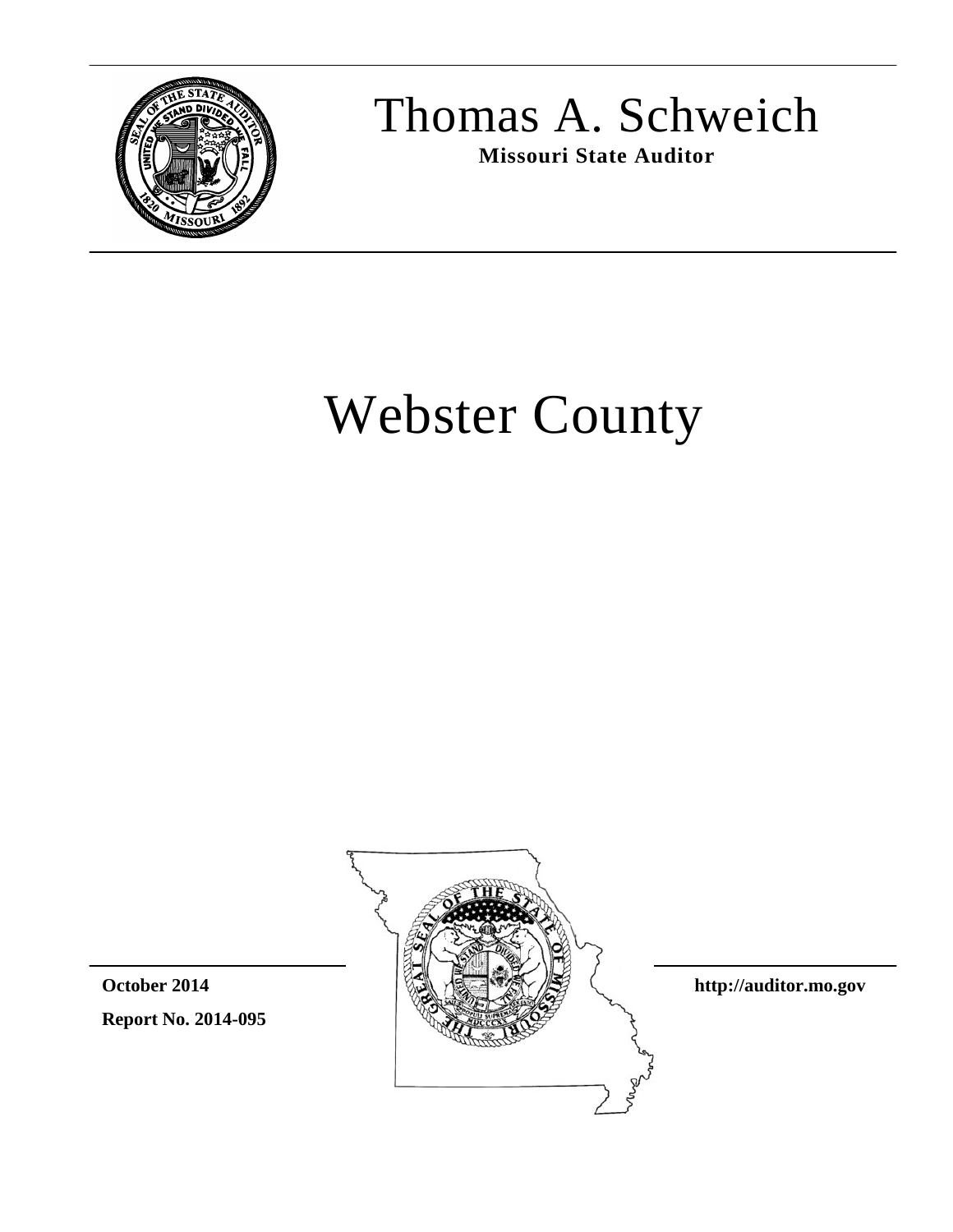# CITIZENS SUMMARY

# **Findings in the audit of Webster County**

| Fuel Usage and Monitoring                          | The county spent over \$700,000 on fuel for vehicles and equipment but does<br>not effectively monitor fuel use. The county terminated an employee in<br>2009 for stealing county fuel, but did not sufficiently correct the<br>weaknesses, and in 2011 another employee was terminated for stealing<br>\$5,200 in county fuel. County officials did not perform adequate reviews of<br>fuel records and made over \$40,000 in duplicate payments during 2012 and<br>2013 and paid \$2,225 in late fees during 2012. The fuel card user list<br>included former employees, and the road and bridge department does not<br>reconcile fuel dispensed or fuel purchased with fuel cards to mileage and<br>equipment logs. Sheriff's office employees share PIN numbers, do not<br>always enter vehicle odometer readings into the fuel system, and prepared<br>incomplete manual fuel logs. The Sheriff does not adequately review<br>monthly fuel card billing statements, and does not adequately account for all<br>fuel cards. County officials could not explain why they had not noticed<br>during their reviews of fuel billing statements that the County Clerk's<br>former Administrative Assistant was listed as a purchaser of fuel after his<br>termination. While the County Clerk and County Commission responded<br>they had improved fuel procedures, it is evident by the numerous problems<br>identified during the audit, continued improvement is needed. |
|----------------------------------------------------|----------------------------------------------------------------------------------------------------------------------------------------------------------------------------------------------------------------------------------------------------------------------------------------------------------------------------------------------------------------------------------------------------------------------------------------------------------------------------------------------------------------------------------------------------------------------------------------------------------------------------------------------------------------------------------------------------------------------------------------------------------------------------------------------------------------------------------------------------------------------------------------------------------------------------------------------------------------------------------------------------------------------------------------------------------------------------------------------------------------------------------------------------------------------------------------------------------------------------------------------------------------------------------------------------------------------------------------------------------------------------------------------------------------------------------------------------------------------------|
| <b>County Procedures</b>                           | Several county officials did not solicit bids for the purchase of new software<br>and equipment during 2012. The county did not always enter into written<br>agreements, and the Emergency Management Director and one Assistant<br>Prosecuting Attorney do not prepare timesheets. The Sheriff purchased jail<br>management software with Sheriff's Revolving Fund monies, which is not<br>in compliance with state law, and did not solicit proposals for its purchase.                                                                                                                                                                                                                                                                                                                                                                                                                                                                                                                                                                                                                                                                                                                                                                                                                                                                                                                                                                                                  |
| Property Tax System Controls<br>and Procedures     | County officials still have not implemented adequate controls and<br>procedures over the property tax system despite indicating they would<br>implement the recommendations from our 3 previous audit reports. The<br>County Clerk does not prepare or verify the accuracy of the current or<br>delinquent tax books. Neither the County Commission nor the County Clerk<br>adequately reviews the financial activities of the County Collector. The<br>County Commission and County Clerk do not review and approve property<br>tax additions and abatements, or ensure changes were made to the property<br>tax system.                                                                                                                                                                                                                                                                                                                                                                                                                                                                                                                                                                                                                                                                                                                                                                                                                                                  |
| <b>County Collector Controls and</b><br>Procedures | As noted in our prior audit reports, the County Collector has not adequately<br>segregated accounting duties and independent or supervisory reviews of<br>accounting records are not performed, and procedures for receipting,<br>recording, and depositing monies need improvement. The County Collector<br>also does not prepare a monthly list of liabilities and compare it to cash<br>balances.                                                                                                                                                                                                                                                                                                                                                                                                                                                                                                                                                                                                                                                                                                                                                                                                                                                                                                                                                                                                                                                                       |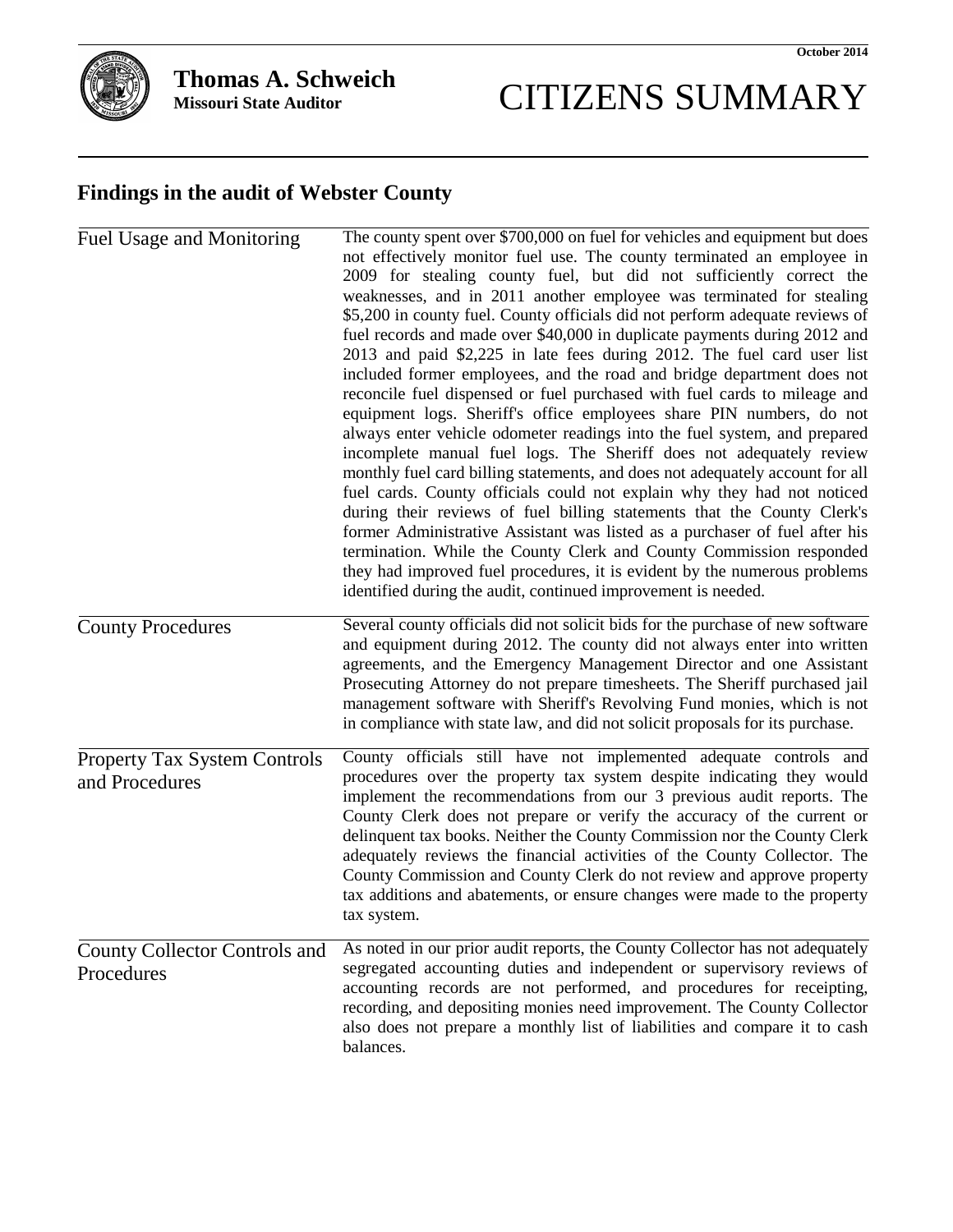| <b>Public Administrator Controls</b><br>and Procedures | The former Public Administrator did not always timely file annual<br>settlements and inventories of assets and did not timely notify the court of<br>the death of a ward. The former Public Administrator did not retain<br>adequate supporting documentation for some disbursements and has poor<br>controls and procedures for the sale of property. The former Public<br>Administrator did not solicit bids for auctioneer services. The former Public<br>Administrator was negligent in her handling of one ward's funds incurring<br>additional costs related to interest and penalties for not paying bills timely,<br>and failing to timely deposit dividend checks. |
|--------------------------------------------------------|-----------------------------------------------------------------------------------------------------------------------------------------------------------------------------------------------------------------------------------------------------------------------------------------------------------------------------------------------------------------------------------------------------------------------------------------------------------------------------------------------------------------------------------------------------------------------------------------------------------------------------------------------------------------------------|
| <b>Prosecuting Attorney Controls</b><br>and Procedures | The Prosecuting Attorney has not adequately segregated accounting duties<br>and does not perform an independent or supervisory review. The office<br>needs to improve its procedures for receipting, recording, and transmitting<br>monies and does not generate a monthly list of unpaid bad checks and<br>restitution.                                                                                                                                                                                                                                                                                                                                                    |
| <b>Recorder of Deeds Controls</b><br>and Procedures    | The Recorder of Deeds has not adequately segregated accounting duties and<br>does not perform an independent or supervisory review. The Deputy Clerk<br>does not perform bank reconciliations or maintain a running check register<br>balance, and the Recorder of Deeds does not account for the numerical<br>sequence of transaction numbers assigned by the computerized accounting<br>system.                                                                                                                                                                                                                                                                           |
| Sheriff Controls and<br>Procedures                     | Jailers do not issue receipt slips for bond monies collected for other political<br>subdivisions and do not maintain documentation to support transmittal of<br>bond monies. Bond forms are not prenumbered. The Sheriff's seized<br>property building was disorganized, many items were difficult to locate, and<br>the records need improvement.                                                                                                                                                                                                                                                                                                                          |
| <b>Additional Comments</b>                             | Because counties are managed by several separately-elected individuals, an<br>audit finding made with respect to one office does not necessarily apply to<br>the operations in another office. The overall rating assigned to the county is<br>intended to reflect the performance of the county as a whole. It does not<br>indicate the performance of any one elected official or county office.                                                                                                                                                                                                                                                                          |
|                                                        | In the areas audited, the overall performance of this entity was <b>Poor</b> .*                                                                                                                                                                                                                                                                                                                                                                                                                                                                                                                                                                                             |

**\***The rating(s) cover only audited areas and do not reflect an opinion on the overall operation of the entity. Within that context, the rating scale indicates the following:

| <b>Excellent:</b> | The audit results indicate this entity is very well managed. The report contains no findings. In addition, if<br>applicable, prior recommendations have been implemented.                                                                                                                                                                                                        |
|-------------------|----------------------------------------------------------------------------------------------------------------------------------------------------------------------------------------------------------------------------------------------------------------------------------------------------------------------------------------------------------------------------------|
| Good:             | The audit results indicate this entity is well managed. The report contains few findings, and the entity has indicated<br>most or all recommendations have already been, or will be, implemented. In addition, if applicable, many of the<br>prior recommendations have been implemented.                                                                                        |
| Fair:             | The audit results indicate this entity needs to improve operations in several areas. The report contains several<br>findings, or one or more findings that require management's immediate attention, and/or the entity has indicated<br>several recommendations will not be implemented. In addition, if applicable, several prior recommendations have<br>not been implemented. |
| Poor:             | The audit results indicate this entity needs to significantly improve operations. The report contains numerous<br>findings that require management's immediate attention, and/or the entity has indicated most recommendations will<br>not be implemented. In addition, if applicable, most prior recommendations have not been implemented.                                     |

### **All reports are available on our Web site: auditor.mo.gov**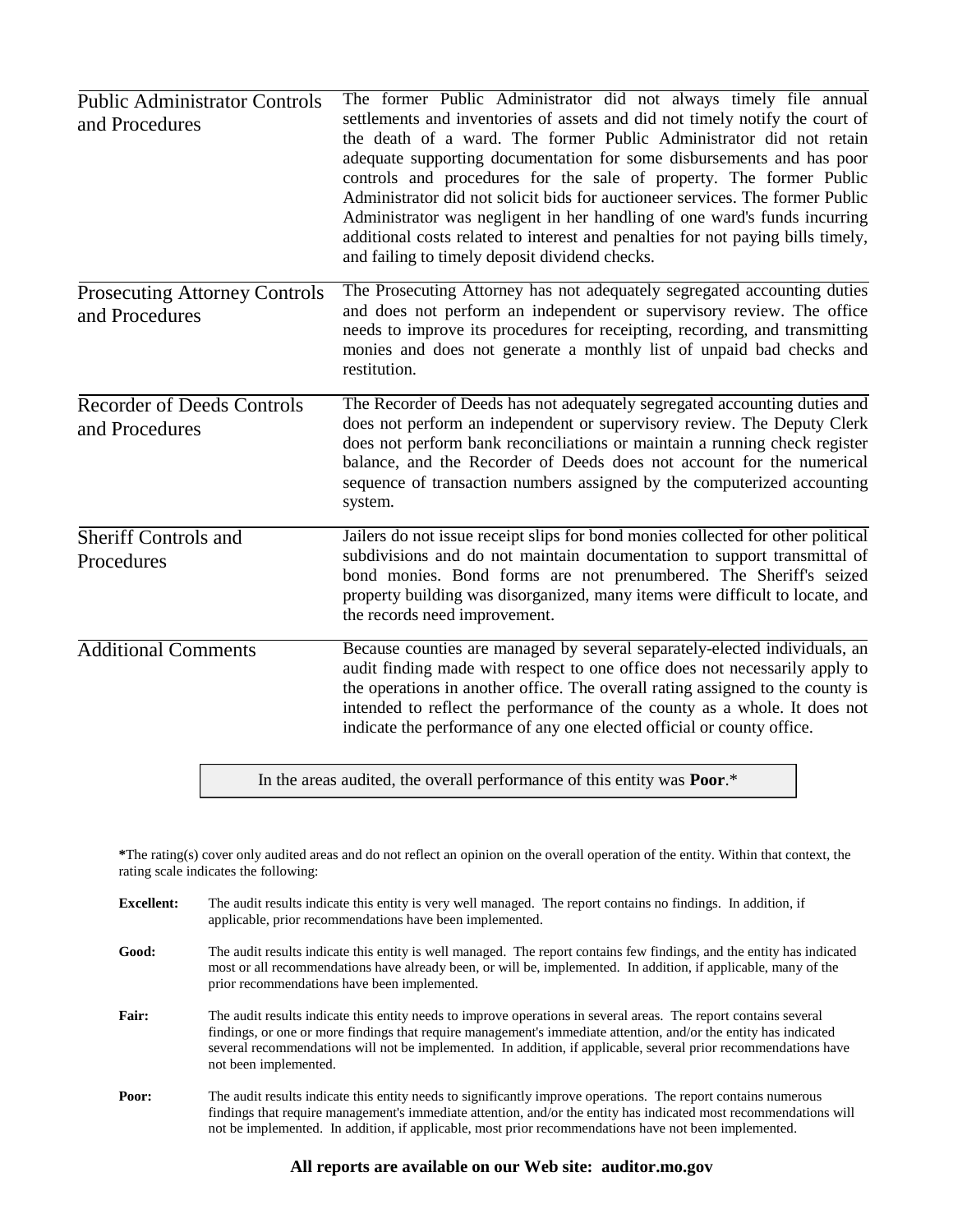# Webster County Table of Contents

| <b>State Auditor's Report</b>                                             |                                                   |    |
|---------------------------------------------------------------------------|---------------------------------------------------|----|
|                                                                           |                                                   |    |
| <b>Management Advisory</b><br><b>Report - State Auditor's</b><br>Findings | 3. Property Tax System Controls and Procedures 11 |    |
| Organization and Statistical                                              |                                                   | 30 |

Organization and Statistical Information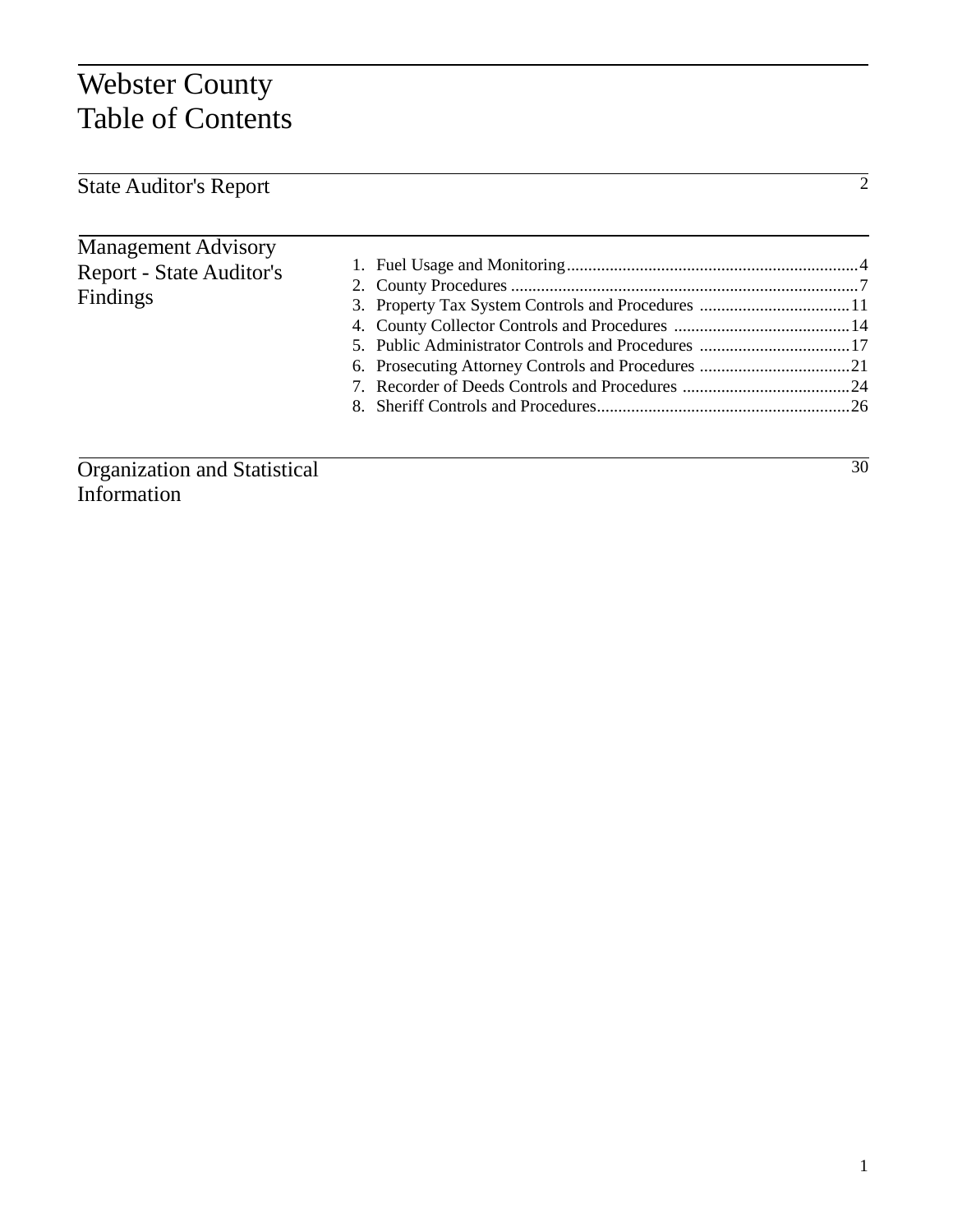

# **THOMAS A. SCHWEICH Missouri State Auditor**

To the County Commission and Officeholders of Webster County

We have audited certain operations of Webster County in fulfillment of our duties under Section 29.230, RSMo. In addition, Davis, Lynn & Moots, P.C., Certified Public Accountants, was engaged to audit the financial statements of Webster County for the 2 years ended December 31, 2012. The scope of our audit included, but was not necessarily limited to, the year ended December 31, 2012. The objectives of our audit were to:

- 1. Evaluate the county's internal controls over significant management and financial functions.
- 2. Evaluate the county's compliance with certain legal provisions.
- 3. Evaluate the economy and efficiency of certain management practices and operations, including certain financial transactions.

Our methodology included reviewing minutes of meetings, written policies and procedures, financial records, and other pertinent documents; interviewing various personnel of the county, as well as certain external parties; and testing selected transactions. We obtained an understanding of internal controls that are significant within the context of the audit objectives and assessed whether such controls have been properly designed and placed in operation. We also obtained an understanding of legal provisions that are significant within the context of the audit objectives, and we assessed the risk that illegal acts, including fraud, and violations of contract or other legal provisions could occur. Based on that risk assessment, we designed and performed procedures to provide reasonable assurance of detecting instances of noncompliance significant to those provisions.

We conducted our audit in accordance with the standards applicable to performance audits contained in *Government Auditing Standards*, issued by the Comptroller General of the United States. Those standards require that we plan and perform our audit to obtain sufficient, appropriate evidence to provide a reasonable basis for our findings and conclusions based on our audit objectives. We believe that the evidence obtained provides such a basis.

The accompanying Organization and Statistical Information is presented for informational purposes. This information was obtained from the county's management and was not subjected to the procedures applied in our audit of the county.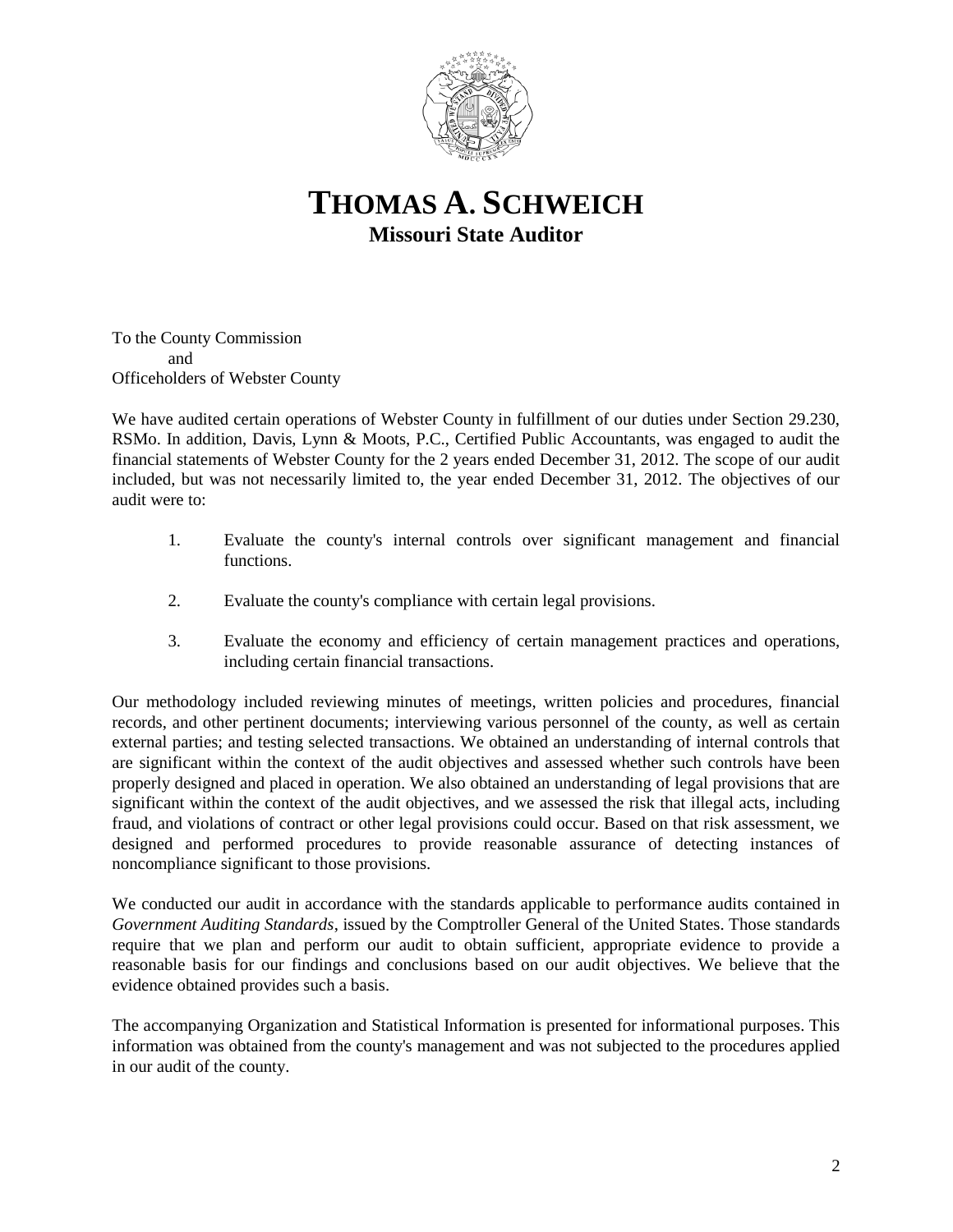For the areas audited, we identified (1) deficiencies in internal controls, (2) noncompliance with legal provisions, and (3) the need for improvement in management practices and procedures. The accompanying Management Advisory Report presents our findings arising from our audit of Webster County.

An additional report, No. 2014-045, *Webster County Procurement Procedures and County Clerk*, was issued in June 2014.

Thomas A Schwel

Thomas A. Schweich State Auditor

The following auditors participated in the preparation of this report:

| Deputy State Auditor: Harry J. Otto, CPA |                                 |
|------------------------------------------|---------------------------------|
| Director of Audits:                      | Regina Pruitt, CPA              |
| Audit Manager:                           | Pamela Allison Tillery, CPA     |
| In-Charge Auditor:                       | Roberta Bledsoe                 |
| <b>Audit Staff:</b>                      | Michelle Crawford, M.Acct., CIA |
|                                          | <b>Katelyn Crosson</b>          |
|                                          | Terese Summers, MSAS, CPA       |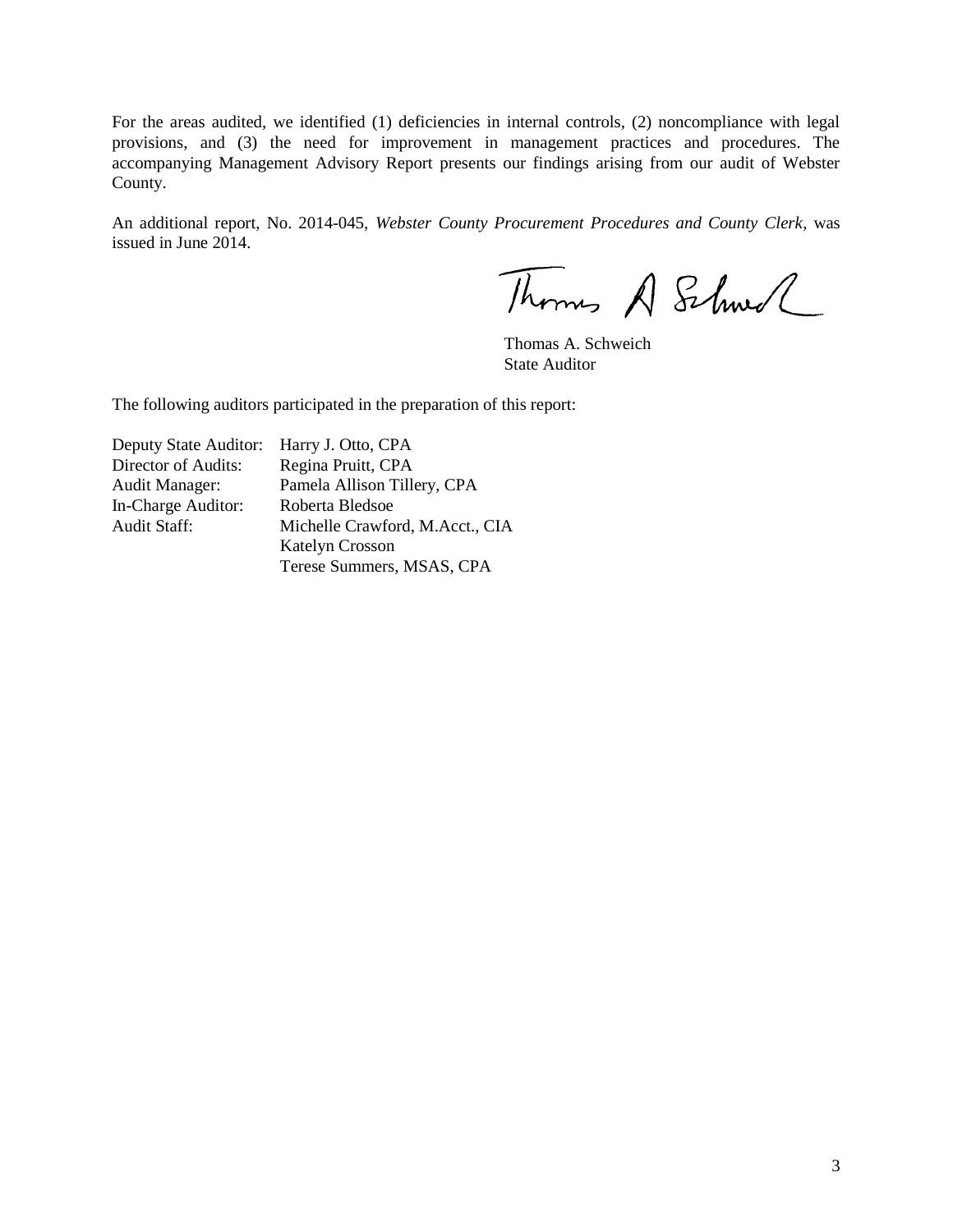# $U$  Donorty Management Advisory Report Webster County State Auditor's Findings

| 1. Fuel Usage and<br><b>Monitoring</b> | County officials have not established effective monitoring procedures for<br>vehicle and equipment fuel use, and did not perform effective reviews of<br>fuel billings.                                                                                                                                                                                                                                                                                                                                                                                                                                                                                                                                                                                              |
|----------------------------------------|----------------------------------------------------------------------------------------------------------------------------------------------------------------------------------------------------------------------------------------------------------------------------------------------------------------------------------------------------------------------------------------------------------------------------------------------------------------------------------------------------------------------------------------------------------------------------------------------------------------------------------------------------------------------------------------------------------------------------------------------------------------------|
|                                        | The county maintains bulk fuel tanks at 2 county road and bridge buildings,<br>and also allows employees to use fuel cards and credit cards at local gas<br>stations to purchase fuel for vehicles and equipment. The road and bridge<br>department and Sheriff's office can dispense fuel from the bulk tanks;<br>however, Sheriff's office personnel typically use fuel and credit cards. The<br>county purchased bulk fuel totaling approximately \$454,000 and made fuel<br>card payments totaling approximately \$251,000 during the 2 years ended<br>December 31, 2013. In addition, fuel purchases using various county credit<br>cards are listed on billing statements along with other types of purchases,<br>and we did not determine those fuel amounts. |
|                                        | Similar weaknesses were noted in our prior county audit report (Report No.<br>2010-27), in which we reported the county terminated a county employee in<br>2009 who admitted to stealing county fuel, but did not sufficiently correct<br>these weaknesses after the theft occurred. More recently, the County<br>Commission terminated a road and bridge department employee in February<br>2011, who admitted to stealing an estimated \$5,200 of county fuel. The<br>County Commission required restitution and it was paid in full. However, a<br>review of procedures during this audit shows the County Commission still<br>did not sufficiently correct weaknesses related to monitoring of fuel use and<br>reviewing fuel billings.                          |
|                                        | In our Report No. 2014-045, Webster County Procurement Procedures and<br>County Clerk, we reported improper credit card purchases by the former<br>Administrative Assistant to the County Clerk. We identified the former<br>Administrative Assistant's name listed as a buyer on fuel card statements for<br>periods several months after his termination date. As a result, we expanded<br>our review of fuel procedures to include the period January 2012 through<br>November 2013, and identified the following concerns.                                                                                                                                                                                                                                       |
|                                        | County review and payments The County Clerk and County Commission did not perform adequate<br>reviews of fuel records prior to payments being made. As a result, the<br>county made duplicate payments totaling at least \$10,932 in 2013 and<br>\$29,396 in 2012. The vendor credited the county's account for the<br>overpayments. In addition, the county did not always pay fuel card billings<br>timely, resulting in late fees totaling \$2,225 during the year ended<br>December 31, 2012.                                                                                                                                                                                                                                                                    |
|                                        | The County Clerk and County Commission do not periodically review the<br>fuel card user list to ensure only authorized users are included. We reviewed                                                                                                                                                                                                                                                                                                                                                                                                                                                                                                                                                                                                               |

the fuel card user list as of November 2013, and identified 8 former county employees still included on the fuel card user list, including the former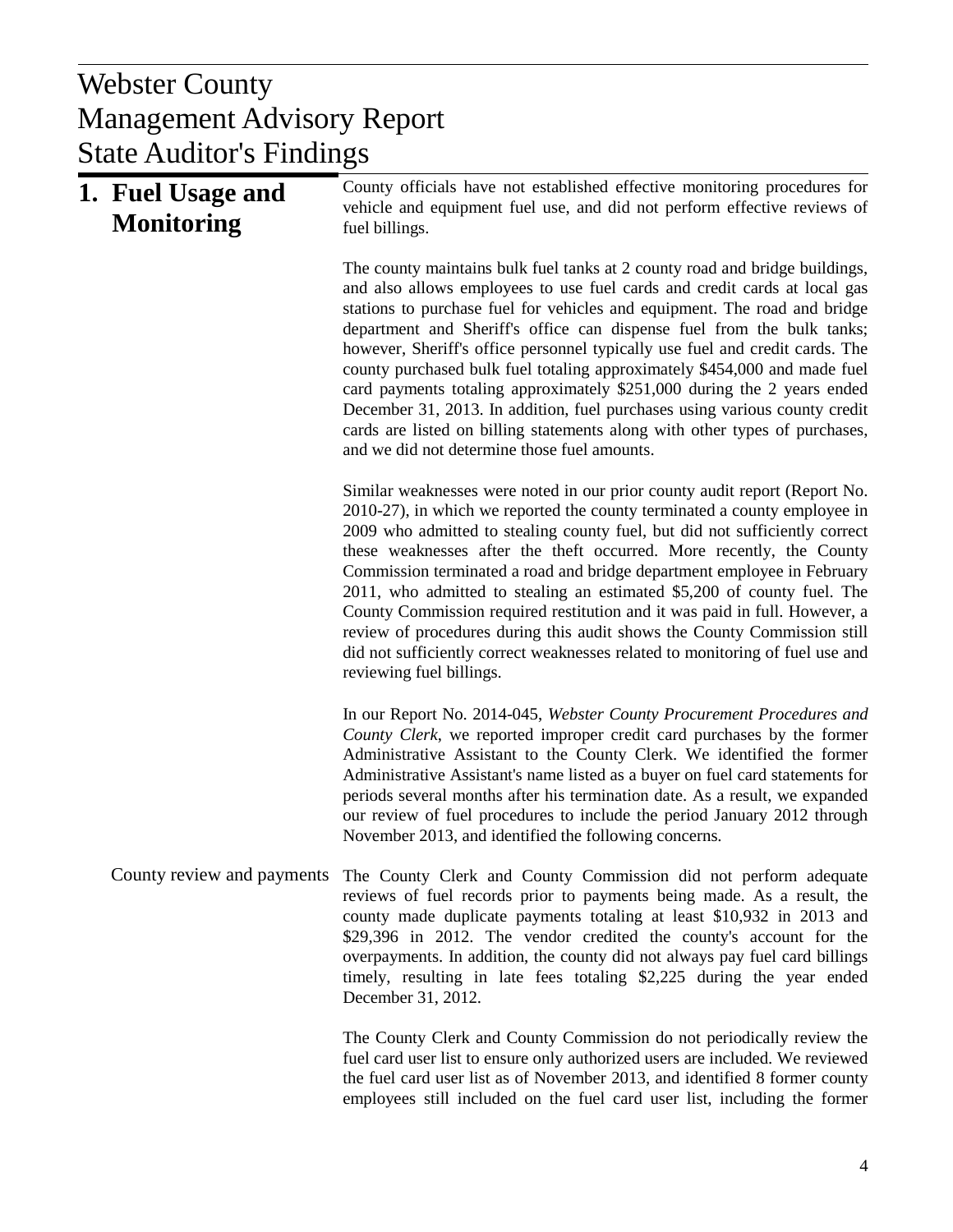

Assistant Administrator, who was terminated on July 26, 2013. The former Assistant Administrator had issued himself a fuel card without approval of the County Clerk and County Commission. His job duties did not require him to use a county vehicle or purchase fuel using the county's fuel cards.

The Sheriff's office maintains 23 vehicles, and fuel is obtained from bulk fuel tanks and also purchased using fuel cards and credit cards. We identified various concerns as follows.

- A fuel card (exclusively used to purchase fuel) is assigned to each Sheriff's vehicle and requires entry of a unique PIN number and odometer reading at the time fuel is purchased; however, employees sometimes share PIN numbers. Additionally, Sheriff's office employees do not always accurately enter the vehicle odometer reading and, as a result, fuel card statements do not reflect accurate vehicle mileage. Also, manual fuel logs maintained by the Sheriff's office do not include all fuel purchases from local gas stations and these logs are not reviewed or used to reconcile fuel used to fuel purchased. For example, we noted a fuel card statement showed 4 purchases made on August 11, 2013, while only 2 purchases were recorded on the related fuel log for that day. Some fuel logs could not be located at the time of our review.
- The Sheriff does not adequately review monthly fuel card billing statements. For example, the County Clerk's former Administrative Assistant was listed as a purchaser of fuel on billing statements for the Sheriff's office for September and October 2013 after his termination in July 2013. The Sheriff had documented his review and approval of these statements. We brought these discrepancies to the attention of the Sheriff, County Clerk, and County Commission in November 2013, and none of them could explain why the former Administrative Assistant's name was listed as a fuel purchaser on the fuel card statements and had not noticed this during their reviews. Additional review determined these fuel purchases were proper and the discrepancies were caused by the use of a badge number instead of an employee number as the PIN number in the fueling system. While these purchases were explained, some other purchases noted on the fuel card statements appear questionable. For example, according to a fuel card statement, on November 30, 2012, an officer purchased 13 gallons of fuel and 1 minute later the same officer purchased an additional 14 gallons. However, the officer's manual fuel log showed only 1 fuel purchase on that day.
- The Sheriff's office does not adequately account for all fuel cards. The Sheriff assigned the responsibility of tracking fuel cards to the Chief Deputy. At our request, the Chief Deputy identified each fuel card on hand and the cards assigned to specific vehicles. The fuel card online

Sheriff's fuel cards and records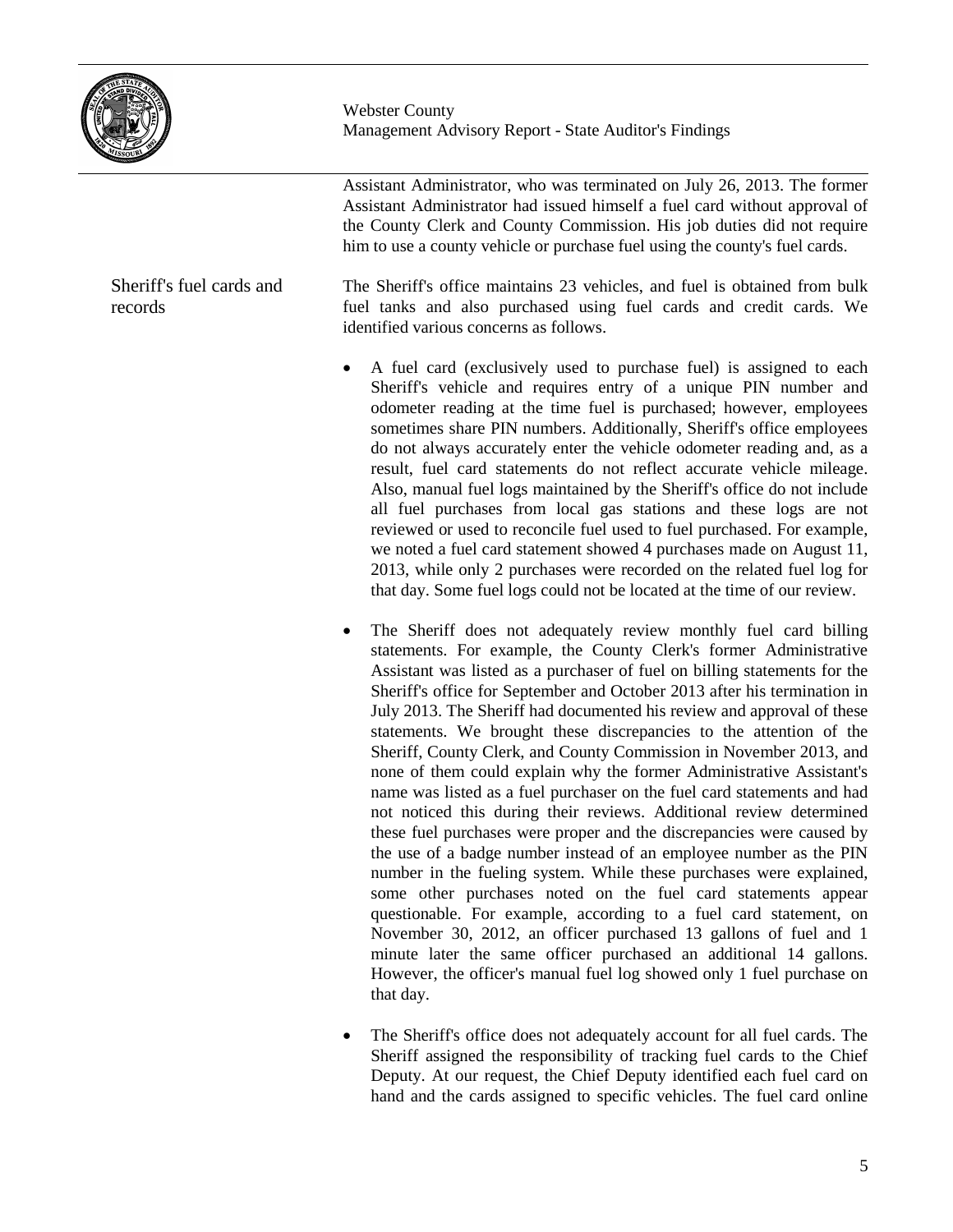

|                                             | system showed 31 fuel cards assigned to the Sheriff's office; however,<br>the Chief Deputy could only account for 17 of those cards. Two of the<br>14 unaccounted for fuel cards were assigned to vehicles that had been<br>sold. In addition, the Sheriff has not adequately evaluated the number of<br>fuel cards needed for his office. Of the 31 fuel cards, 12 had no activity<br>in 2013 (9 of which are among the 14 unaccounted for cards).                                                                                                                                                                                                                                                            |
|---------------------------------------------|----------------------------------------------------------------------------------------------------------------------------------------------------------------------------------------------------------------------------------------------------------------------------------------------------------------------------------------------------------------------------------------------------------------------------------------------------------------------------------------------------------------------------------------------------------------------------------------------------------------------------------------------------------------------------------------------------------------|
| Road and bridge mileage and<br>fuel records | The road and bridge department maintains 48 vehicles and motorized pieces<br>of equipment. The county uses a computerized fuel control system to<br>dispense fuel from the bulk tanks. Reports of fuel dispensed from the bulk<br>fuel tanks are not reconciled to fuel purchases or to mileage and equipment<br>logs maintained.                                                                                                                                                                                                                                                                                                                                                                              |
|                                             | In addition, 17 fuel cards are used by 29 road and bridge department<br>employees to complete work related to a grant project being administered by<br>the City of Springfield. These fuel cards are used to purchase fuel at local<br>gas stations. Fuel card purchases are not reconciled to mileage and<br>equipment logs maintained by the road and bridge department. The county<br>is subsequently reimbursed for fuel costs by the city.                                                                                                                                                                                                                                                                |
| Conclusion                                  | Procedures for maintaining and reviewing fuel usage logs, reconciling this<br>information to purchases and related records, and a careful review of fuel<br>and credit card billings to individual receipts are necessary to ensure<br>vehicles and equipment are properly utilized, and payments for fuel billings<br>are appropriate. Also, such procedures decrease the risk of theft or misuse of<br>fuel occurring without detection. Logs should provide sufficient details to<br>enable the county to effectively monitor vehicle and equipment fuel costs.<br>In addition, periodic reviews of fuel card users are necessary to ensure fuel<br>purchases are only made by authorized county employees. |
| Recommendation                              | The County Commission and County Clerk should work with the road and<br>bridge department and Sheriff's office to establish adequate procedures and<br>records to effectively monitor fuel use for completeness and reasonableness.<br>In addition, fuel use should be reconciled to fuel purchases, and any<br>significant discrepancies should be investigated. Also, the County<br>Commission and County Clerk should implement procedures to ensure bills<br>are paid accurately and timely to avoid late fees, and periodically review the<br>fuel card user list to ensure only authorized users are included.                                                                                           |
| Auditee's Response                          | The County Clerk and County Commission provided the following written<br>response:                                                                                                                                                                                                                                                                                                                                                                                                                                                                                                                                                                                                                             |
|                                             | The narrative above contains a number of criticisms: a) that the county did<br>not take effective action after previous thefts of fuel; b) that not de-<br>activating PIN numbers of former employees immediately is a serious<br>security issue; c) that in prior years, invoices were either paid late or paid                                                                                                                                                                                                                                                                                                                                                                                               |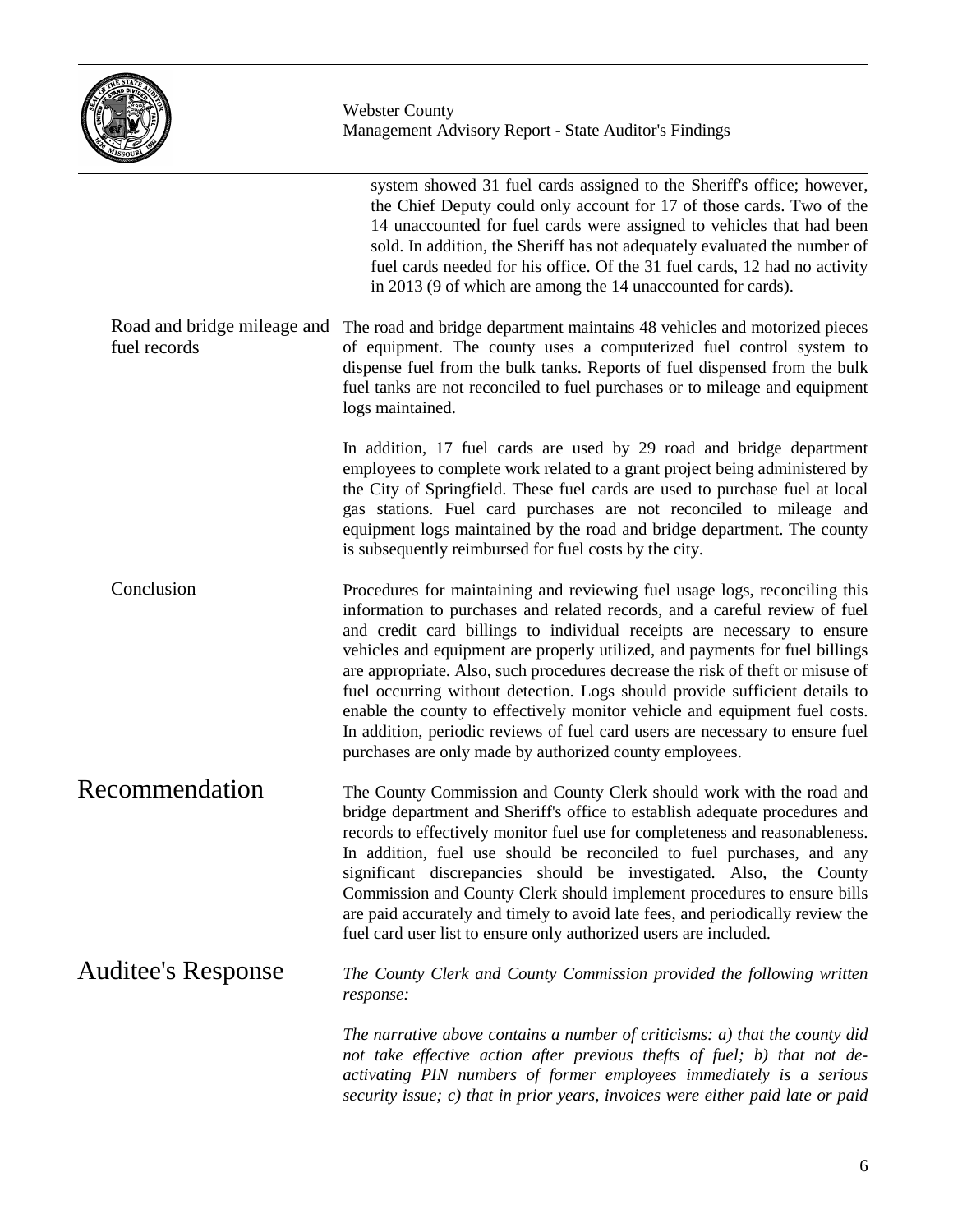

*twice; and d) that the County Clerk and County Commission should ensure other departments reconcile their fuel logs to fuel invoices.*

|                            | We disagree on the first two points. We have gone to great lengths to<br>improve our procedures for the purchase of fuel, and for its proper use. In<br>fact, the new fuel system was already underway in late 2010, but was not yet<br>complete at the time of the employee theft in February 2011. Currently,<br>each fuel station is under constant video surveillance. Also, the system<br>requires both a fuel card (tied to a specific county vehicle) and a unique<br>employee PIN number for access (the existence of one without the other is of<br>no consequence). And we are continuing to make improvements. The issue<br>of incorrect/late payment of fuel invoices was tied to one employee, who<br>actively worked to defeat and/or circumvent existing policies and<br>procedures. That employee was fired, and we are currently pressing felony<br>charges. Policy and procedures are now being followed, and have also been<br>refined. |
|----------------------------|------------------------------------------------------------------------------------------------------------------------------------------------------------------------------------------------------------------------------------------------------------------------------------------------------------------------------------------------------------------------------------------------------------------------------------------------------------------------------------------------------------------------------------------------------------------------------------------------------------------------------------------------------------------------------------------------------------------------------------------------------------------------------------------------------------------------------------------------------------------------------------------------------------------------------------------------------------|
|                            | As for the last point, we concede that we should place more responsibility<br>on the Sheriff's office and the road and bridge department to encourage<br>them to review lists of PIN numbers and reconcile fuel logs to fuel<br>purchases.                                                                                                                                                                                                                                                                                                                                                                                                                                                                                                                                                                                                                                                                                                                 |
| <b>Auditor's Comment</b>   | The County Commission and County Clerk did not disagree with the factual<br>accuracy of the details contained in the finding. Due to the numerous<br>problems identified during our review, it is clear continued improvement is<br>needed.                                                                                                                                                                                                                                                                                                                                                                                                                                                                                                                                                                                                                                                                                                                |
| 2. County Procedures       | Procedures relating to procurement, written agreements, and timesheets<br>need improvement.                                                                                                                                                                                                                                                                                                                                                                                                                                                                                                                                                                                                                                                                                                                                                                                                                                                                |
| 2.1 Procurement procedures | Several county officials did not solicit bids for the purchase of new software<br>and equipment during 2012.<br>The County Assessor did not solicit bids for a new property tax system (real<br>and personal property assessment, internet filing, imaging, and photo and<br>sketching modules). The County Assessor implemented this property tax<br>system in January 2012, and the county has paid this vendor \$52,575 during<br>2012 through 2014, and plans to pay the vendor another \$10,315 in 2015 for<br>a total of \$62,890 for the system. In addition, in March 2012, the County<br>Assessor purchased new equipment (3 printers and 7 monitors) totaling<br>\$8,411 without soliciting bids. These purchases were paid out of the<br>Assessment Fund.                                                                                                                                                                                       |
|                            | The County Collector did not solicit bids for a new property tax system (tax<br>billing and collection modules). The County Collector implemented the                                                                                                                                                                                                                                                                                                                                                                                                                                                                                                                                                                                                                                                                                                                                                                                                      |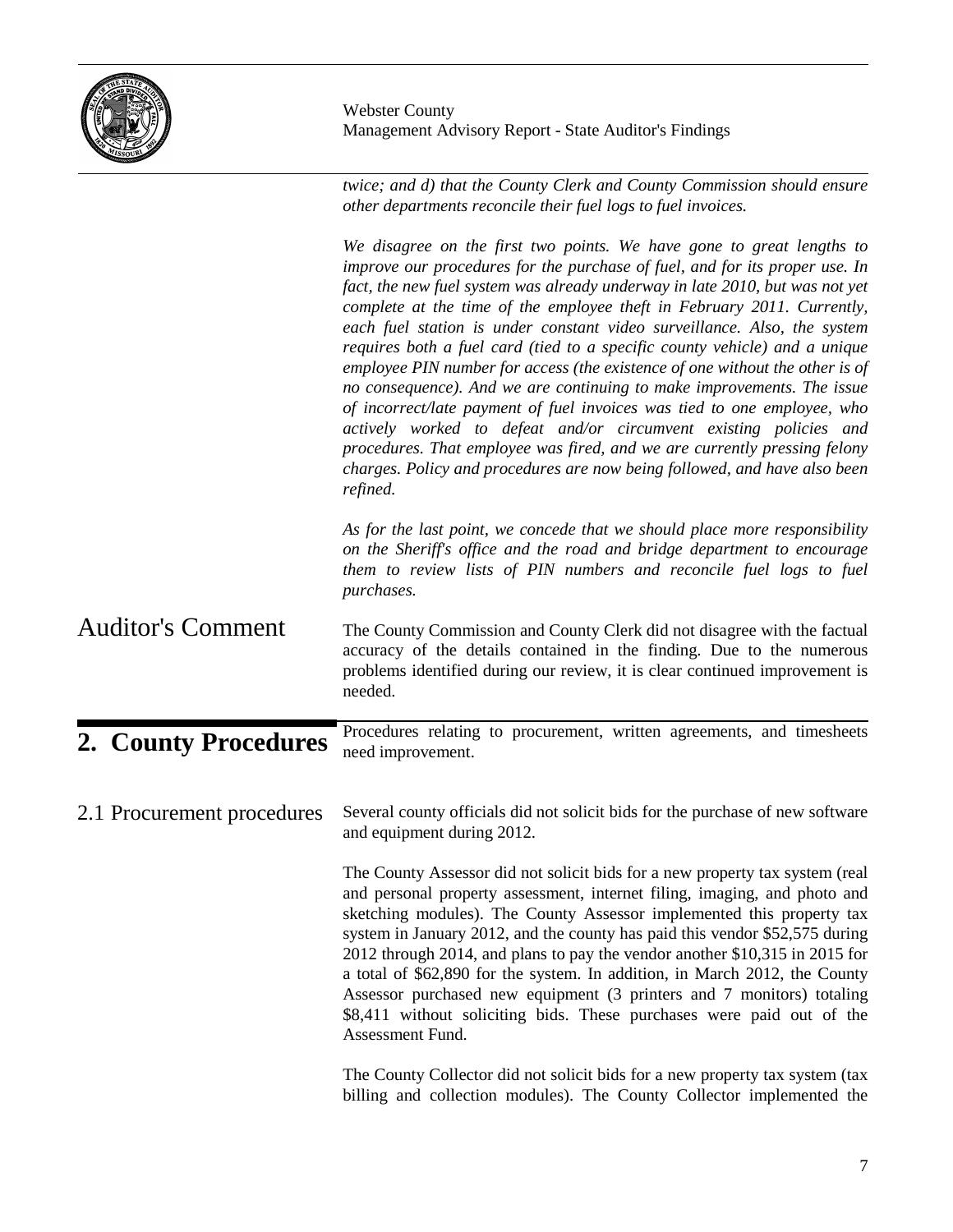

property tax system in June 2012, and the county has paid this vendor \$34,940 during 2012 through 2014, and plans to pay the vendor another \$5,980 in 2015 for a total of \$40,920 for the system. In addition, the County Collector did not solicit bids for the purchase of digital check processing software and a check scanner totaling \$12,175 in March 2012. These purchases were paid out of the County Collector's Tax Maintenance bank account.

Section 50.660, RSMo, provides bidding requirements. Routine use of a competitive procurement process for major purchases ensures the county has made every effort to receive the best and lowest prices and all interested parties are given an equal opportunity to participate in county business. Documentation of the various proposals received, the selection process, and criteria should be retained to demonstrate compliance with applicable laws or regulations and support decisions made.

#### The county did not always enter into written agreements. 2.2 Written agreements

- The County Commission did not obtain written agreements for the distribution of county aid road trust (CART) monies and capital improvement sales tax (CIST) monies to the Seymour Special Road District. During the year ended December 31, 2012, the county distributed approximately \$127,000 of CART monies and \$184,000 of CIST monies to the special road district based on the district's share of miles within the county.
- The Sheriff has not entered into written agreements with surrounding counties and cities for the boarding of prisoners. Such agreements should detail housing rate to be paid, the services to be provided, or any required notification for emergency or non-routine situations.

Section 432.070, RSMo, requires all agreements of political subdivisions to be writing. Written contracts are necessary to ensure all parties are aware of their duties and responsibilities and to prevent misunderstandings.

2.3 Sheriff's jail management The Sheriff paid for jail management software costing \$22,187 during the year ended December 31, 2012, from the Sheriff's Revolving Fund, which is not in compliance with the uses allowed by state law. The Sheriff's office uses the jail management software to process officer reports and inmate records and does not use the software to process concealed carry endorsements. In addition, the Sheriff did not solicit proposals for the purchase of the jail management software, and did not enter into a written agreement with the software vendor. software

> Per Section 50.535, RSMo, Sheriff's Revolving Fund monies are to be used for the purchase of equipment, to provide training, and to make necessary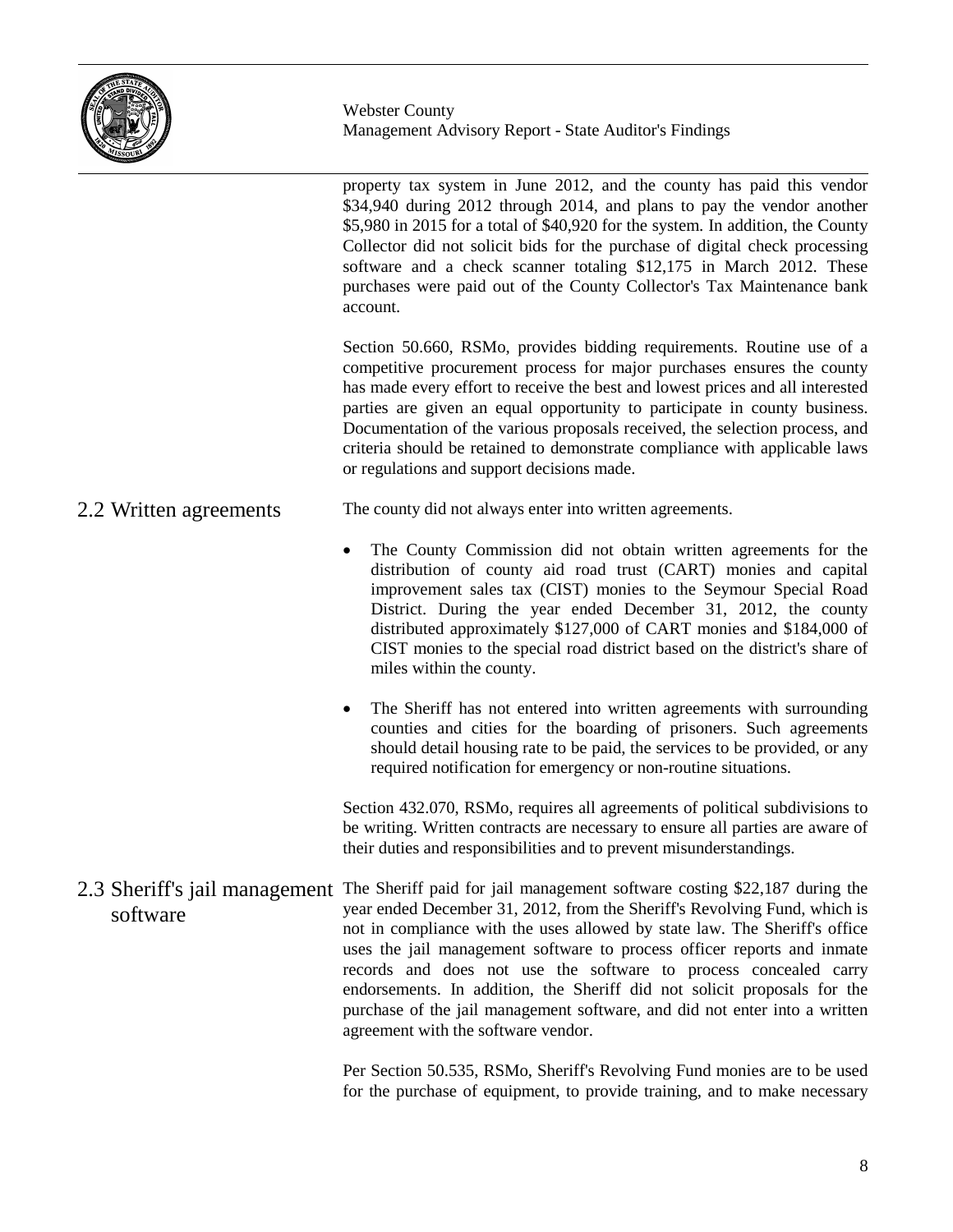

|                                           |         | expenditures to process applications for concealed carry endorsements or<br>renewals, including but not limited to the purchase of equipment, training,<br>fingerprinting and background checks, and employment of additional<br>personnel. In addition, as cited in sections 2.1. and 2.2, Section 50.660,<br>RSMo, provides bidding requirements and Section 432.070, RSMo, requires<br>all agreements of political subdivisions to be writing.                                                                           |
|-------------------------------------------|---------|-----------------------------------------------------------------------------------------------------------------------------------------------------------------------------------------------------------------------------------------------------------------------------------------------------------------------------------------------------------------------------------------------------------------------------------------------------------------------------------------------------------------------------|
| 2.4 Timesheets                            |         | The Emergency Management Director and 1 of 2 assistant prosecuting<br>attorneys do not prepare timesheets. Both are full-time salaried employees<br>and are not required to submit documentation of hours worked and/or tasks<br>performed. According to the County Clerk's Administrative Assistant, the<br>Assistant Prosecuting Attorney's annual salary is \$30,000 regardless of the<br>number of hours worked and the Emergency Management Director's annual<br>salary is \$31,288 based upon 40 work hours per week. |
|                                           |         | Timesheets are necessary to document and monitor hours actually worked to<br>substantiate payroll disbursements and to ensure compliance with the Fair<br>Labor Standards Act of 1938 (FLSA) requirements. Additionally, the county<br>personnel manual requires the county to keep accurate time records for<br>every employee.                                                                                                                                                                                            |
| Similar conditions<br>previously reported | report. | Conditions similar to points 2.1, 2.2, and 2.4 were noted in our prior audit                                                                                                                                                                                                                                                                                                                                                                                                                                                |
| Recommendations                           | 2.1     | The County Assessor and County Collector perform a competitive<br>procurement process for all major purchases and maintain<br>documentation of decisions made.                                                                                                                                                                                                                                                                                                                                                              |
|                                           | 2.2     | The County Commission and Sheriff enter into written agreements<br>with other political subdivisions as appropriate, and ensure the<br>agreements are signed by all parties and specify the services to be<br>rendered and the manner and amount of compensation to be paid.                                                                                                                                                                                                                                                |
|                                           | 2.3     | The Sheriff ensure all disbursements from the Sheriff's Revolving<br>Fund are allowable by law, reimburse the Sheriff's Revolving Fund<br>from other funds, and perform a competitive procurement process<br>as required. The Sheriff should also ensure written agreements are<br>entered into as appropriate.                                                                                                                                                                                                             |
|                                           | 2.4     | The County Commission and Prosecuting Attorney require all<br>employees to submit timesheets.                                                                                                                                                                                                                                                                                                                                                                                                                               |
| <b>Auditee's Response</b>                 |         | The County Assessor provided the following written response:                                                                                                                                                                                                                                                                                                                                                                                                                                                                |
|                                           | 2.1     | I did not solicit a bid since we have used the same software provider<br>since 1997. I went to a quicker and time saving cost system. Using a                                                                                                                                                                                                                                                                                                                                                                               |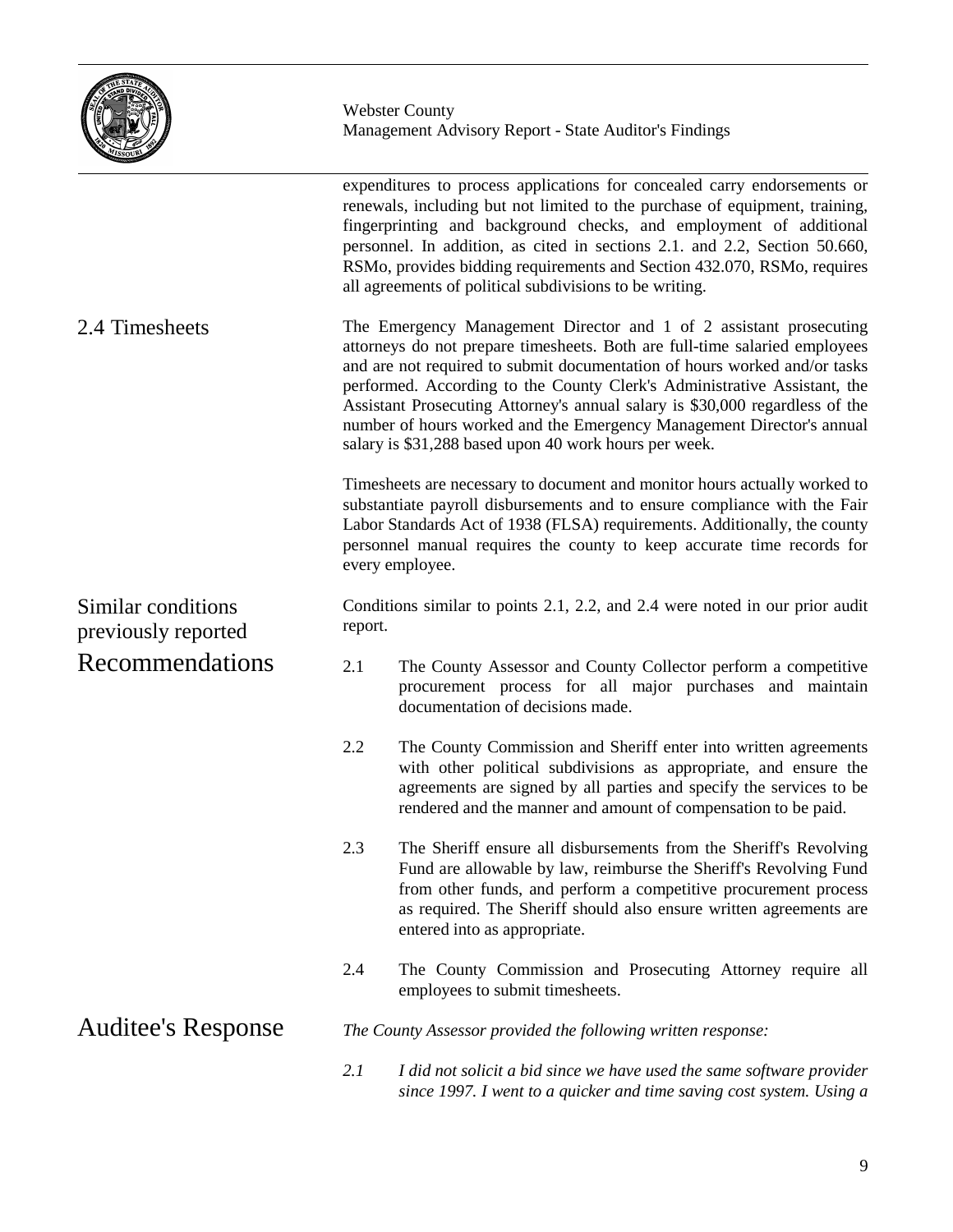

*different software vendor and cost system would take time, over 2 years to implement a new cost system for personal and real estate. It would be costly and time consuming to change. I was able to cut 2 employees by upgrading and using the current provider. However, in the future I will follow the recommendation.*

*The County Collector provided the following written response:*

*2.1 The software and equipment upgrade was with our existing software provider and was mandatory to stay in compliance with the state Department of Revenue, Division of Motor Vehicle and Driver Licensing office. There are only a few state certified software providers in the state, and the one we use is the only one in Southwest Missouri. To change to a new software provider would mean a complete new program and would cost more to set up, it would also require retraining everyone in both the County Collector and County Assessor's office. In the future, I will obtain bids.*

*The County Clerk and County Commission provided the following written responses:*

- *2.2 The Seymour Special Road District is an independent body with its own elected Board. The district maintains 15 percent of the roads used by our citizens, and we share 15 percent of our revenue with it. We do not intend to interfere in the district's affairs.*
- *2.4 The Assistant Prosecuting Attorney does not work for the County Clerk or County Commission. Instructions for record keeping should be directed to the Prosecuting Attorney to whom that individual reports. As for the Emergency Management Director, the County Commission will require documentation of hours worked.*

*The Sheriff provided the following written responses:*

*2.2* I *appreciate the finding of this due to its importance, but at one of the Missouri Sheriff's Association meetings it was agreed upon by the Missouri Sheriffs to allow a 3 day pickup time for inmates with out of county warrants at zero charge. We do invoice counties in which we house inmates, just as they invoice us. At that time the Jail Supervisor sent out letters to surrounding counties and cities relating the fees, procedures and services for Webster County to house inmates. However, copies of those letters were boxed and stored away due to our lack of storage space and at this time they cannot be located. We will be sending out new letters with this information and asking for their acknowledging signature.*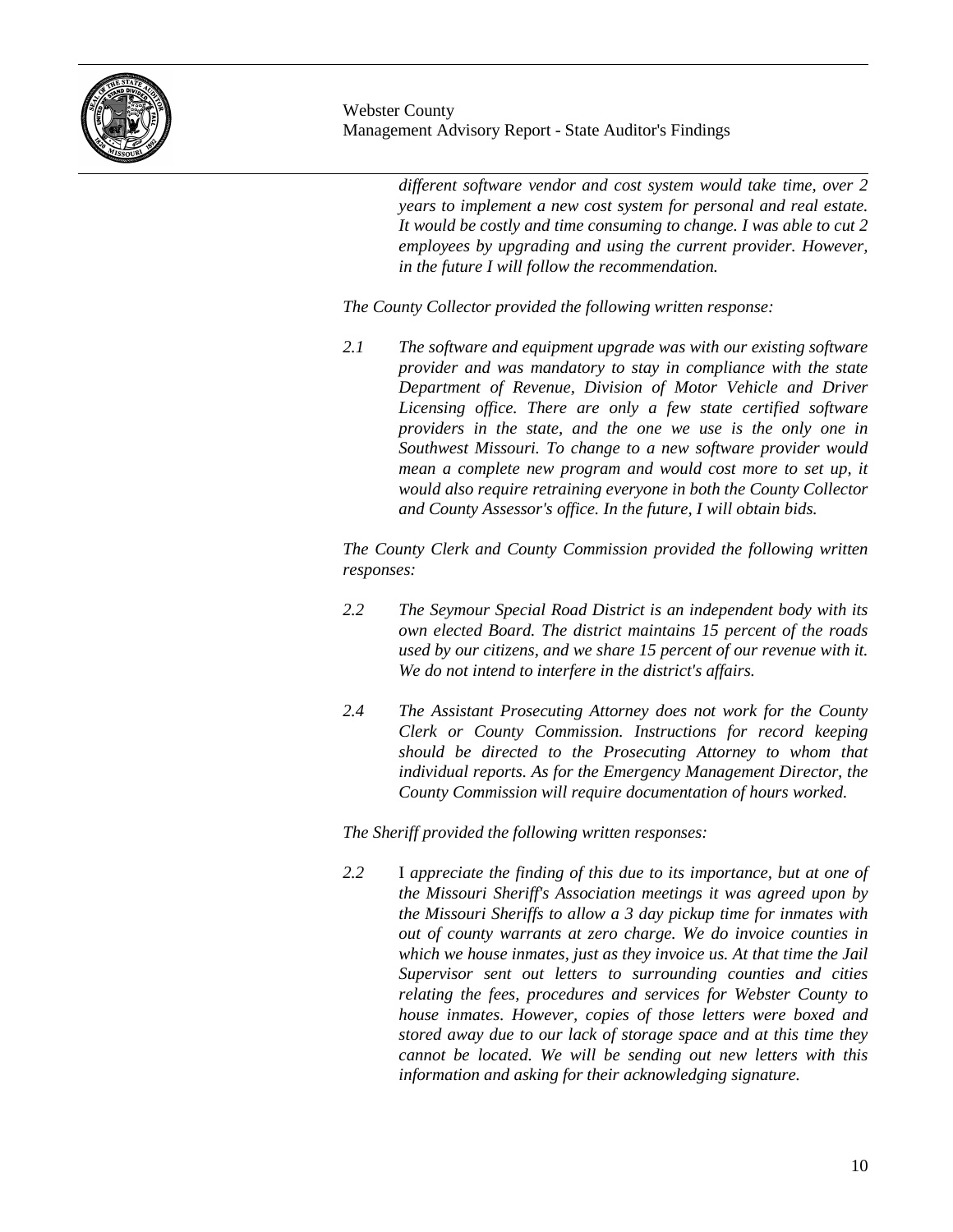

*2.3 I thank you for pointing this issue out because we believed that we were well within compliance allowed by state law due to the fact that the software was agreed upon with the intent that the conceal and carry permits would be entered using this new software. Due to software problems this did not occur. We did not solicit proposals for this software due to the fact that Webster County 911 chose and paid for the software up front. In order to best serve the citizens of Webster County we wanted to streamline and be included in this integrated system. The Webster County Sheriff's office paid Webster County 911 a portion of the fees to be able to be connected to the dispatch center. Information from Webster County 911 was to be entered in the software system for report writing, inmate book-ins, conceal and carry permits, etc. and combine all facets of the Sheriff's office. Webster County 911 has since decided to end the use of this software because of their own reasons. We also had to end the use of that program as well, because of the many software issues and due to the fact the software was not providing the services we needed. I will transfer a portion of the cost of this jail management system from funds available in 2014 and will budget to transfer the remaining portion in 2015 as finances allow to reimburse the Sheriff's Revolving Fund for the purchase. We have since obtained a new software program and have entered into a written agreement with the vendor. The Prosecuting Attorney provided the following written response: 2.4 I will consider implementing this recommendation.* 2.2 As the County Clerk and County Commission response indicates the 15 percent of CIST and CART monies that the county shares with the special road district (a separate political subdivision) are county monies. They, as county officials, have a fiduciary responsibility to ensure the use of these monies is proper and allowable. 2.4 Without timesheets, the County Clerk, County Commission, and Prosecuting Attorney have no assurance the amount paid and time worked is reasonable and appropriate, and cannot ensure compliance with the FLSA. County officials have not implemented adequate controls and procedures over the property tax system. Although some of these problems were noted in our previous 3 audit reports, and the County Clerk and County Commission indicated they would implement the recommendations, little progress has been made. The County Collector was charged with collecting Auditor's Comment **3. Property Tax System Controls and Procedures**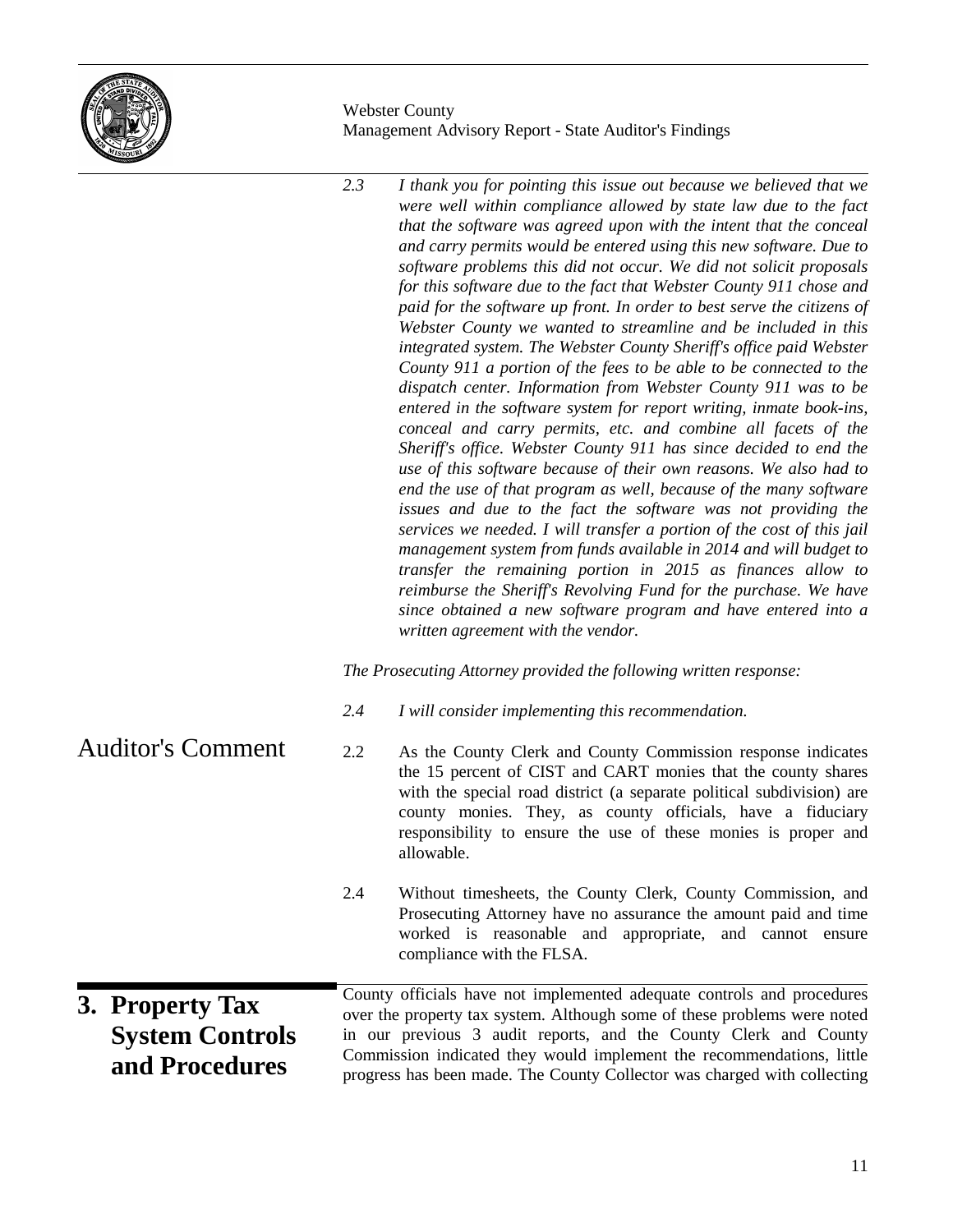

approximately \$19 million in property taxes for the year ended February 28, 2013.

The County Clerk does not prepare or verify the accuracy of the current or delinquent tax books prepared by the property tax system vendor. A review of the tax books should include verification of individual entries in the tax books and recalculating tax book totals and charges. Failure to prepare and review the tax books and test individual tax statement computations may result in errors, irregularities, or misuse going undetected. 3.1 Tax books

> Sections 137.290 and 140.050, RSMo, require the County Clerk to extend the current and delinquent tax books and charge the County Collector with the amount of taxes to be collected.

Neither the County Commission nor the County Clerk adequately review the financial activities of the County Collector. The County Clerk maintains a spreadsheet summarizing property tax collections each month; however, the spreadsheet does not include charges, additions and abatements, protested amounts, and city collections. In addition, the County Clerk and County Commission do not adequately review and approve the County Collector's annual settlement. The County Clerk indicated he discusses the annual settlement with the County Commission; however, there are no procedures in place for the commission's review and approval. 3.2 Review of activity

> Section 51.150.1(2), RSMo, requires the County Clerk to maintain accounts with all persons chargeable with monies payable into the county treasury. An accurate account book or other records that summarizes all taxes charged to the County Collector, monthly collections, delinquent credits, additions and abatements, and protested amounts should be maintained by the County Clerk. Such records should be used by the County Clerk and County Commission to verify the County Collector's annual settlements. Such procedures are intended to establish checks and balances related to the collection of property taxes.

3.3 Additions and abatements The County Commission and County Clerk do not review and approve property tax additions and abatements. Additions and abatements totaling \$245,656 and \$61,324, respectively, were reported on the County Collector's annual settlement for the year ended February 28, 2013. The County Assessor makes changes to the property tax system for additions and abatements, and manual court orders or other records are not prepared and compared to actual changes made to the property tax system. As a result, additions and abatements, which constitute changes to the amount of taxes the County Collector is charged with collecting, are not properly monitored and errors or irregularities could go undetected.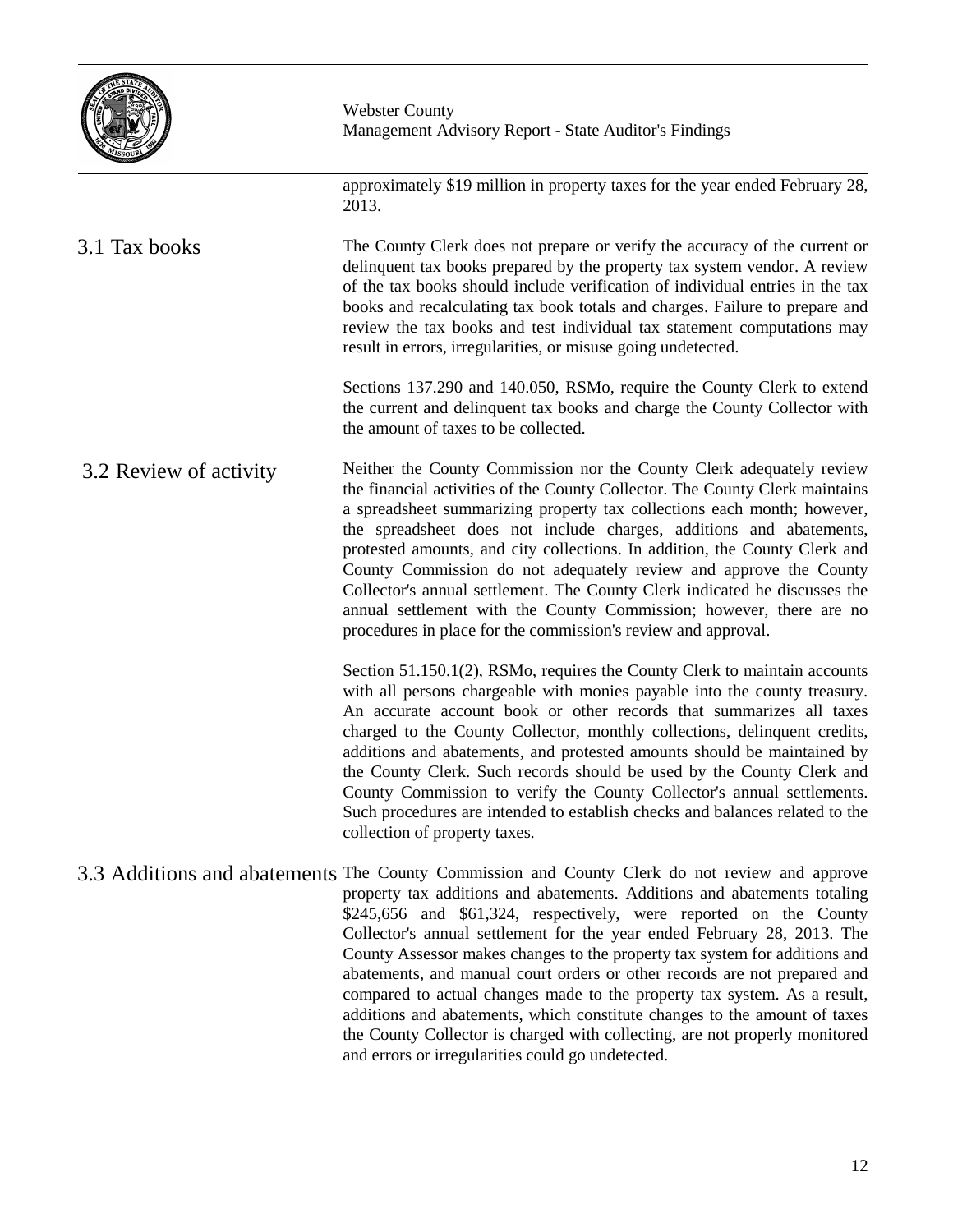

| <b>The Company of Company</b>             |                                                                                                                                                                                                                                                                                                                                                                                                                                                                                                                                                                                                                                                                                                                     |
|-------------------------------------------|---------------------------------------------------------------------------------------------------------------------------------------------------------------------------------------------------------------------------------------------------------------------------------------------------------------------------------------------------------------------------------------------------------------------------------------------------------------------------------------------------------------------------------------------------------------------------------------------------------------------------------------------------------------------------------------------------------------------|
|                                           | Sections 137.260 and 137.270, RSMo, assigns responsibility to the County<br>Clerk for making corrections to the tax books with the approval of the<br>County Commission. If it is not feasible for the County Clerk to make<br>corrections to the tax books, an independent reconciliation of approved<br>additions and abatements to actual changes made to the property tax system<br>would help to ensure changes are proper.                                                                                                                                                                                                                                                                                    |
| Similar conditions<br>previously reported | Conditions similar to points 3.2 and 3.3 were noted in our prior audit report.                                                                                                                                                                                                                                                                                                                                                                                                                                                                                                                                                                                                                                      |
| <b>Recommendations</b>                    | 3.1<br>The County Clerk prepare the current and delinquent tax books, or<br>verify the accuracy of the tax books prior to charging the County<br>Collector with the property tax amounts.                                                                                                                                                                                                                                                                                                                                                                                                                                                                                                                           |
|                                           | 3.2<br>The County Clerk maintain an accurate and complete account book<br>with the County Collector. In addition, the County Clerk and the<br>County Commission should use the account book to review the<br>accuracy and completeness of the County Collector's annual<br>settlements.                                                                                                                                                                                                                                                                                                                                                                                                                             |
|                                           | 3.3<br>The County Commission and County Clerk review and approve<br>additions and abatements and compare court orders or other<br>supporting records to actual changes made to the property tax<br>system.                                                                                                                                                                                                                                                                                                                                                                                                                                                                                                          |
| <b>Auditee's Response</b>                 | The County Clerk and County Commission provided the following written<br>response:                                                                                                                                                                                                                                                                                                                                                                                                                                                                                                                                                                                                                                  |
|                                           | 3.1-3.3 Statutory language stating that the County Clerk prepares tax books<br>is antiquated and completely out of phase with current practice, not<br>only in Webster County, but statewide. Tax books are prepared by<br>the County Assessor and County Collector on a common<br>computerized database. Likewise, additions and abatements are<br>now the purview of the County Assessor and County Collector.<br>Their work is reviewed by the State Tax Commission and the State<br>Auditor's office on a periodic basis. Neither the County Clerk nor<br>the County Commission are involved in this process in any<br>meaningful way. The statutory language should be updated to<br>reflect this new reality. |
| <b>Auditor's Comment</b>                  | 3.1-3.3 These sections of law establish the required duties of various<br>elected county officials and provide for a segregation of duties or<br>checks and balances in the property tax system area. As stated in the<br>finding, the County Collector is responsible for collecting                                                                                                                                                                                                                                                                                                                                                                                                                               |

approximately \$19 million in property taxes for most taxing authorities in the county. Because the County Commission and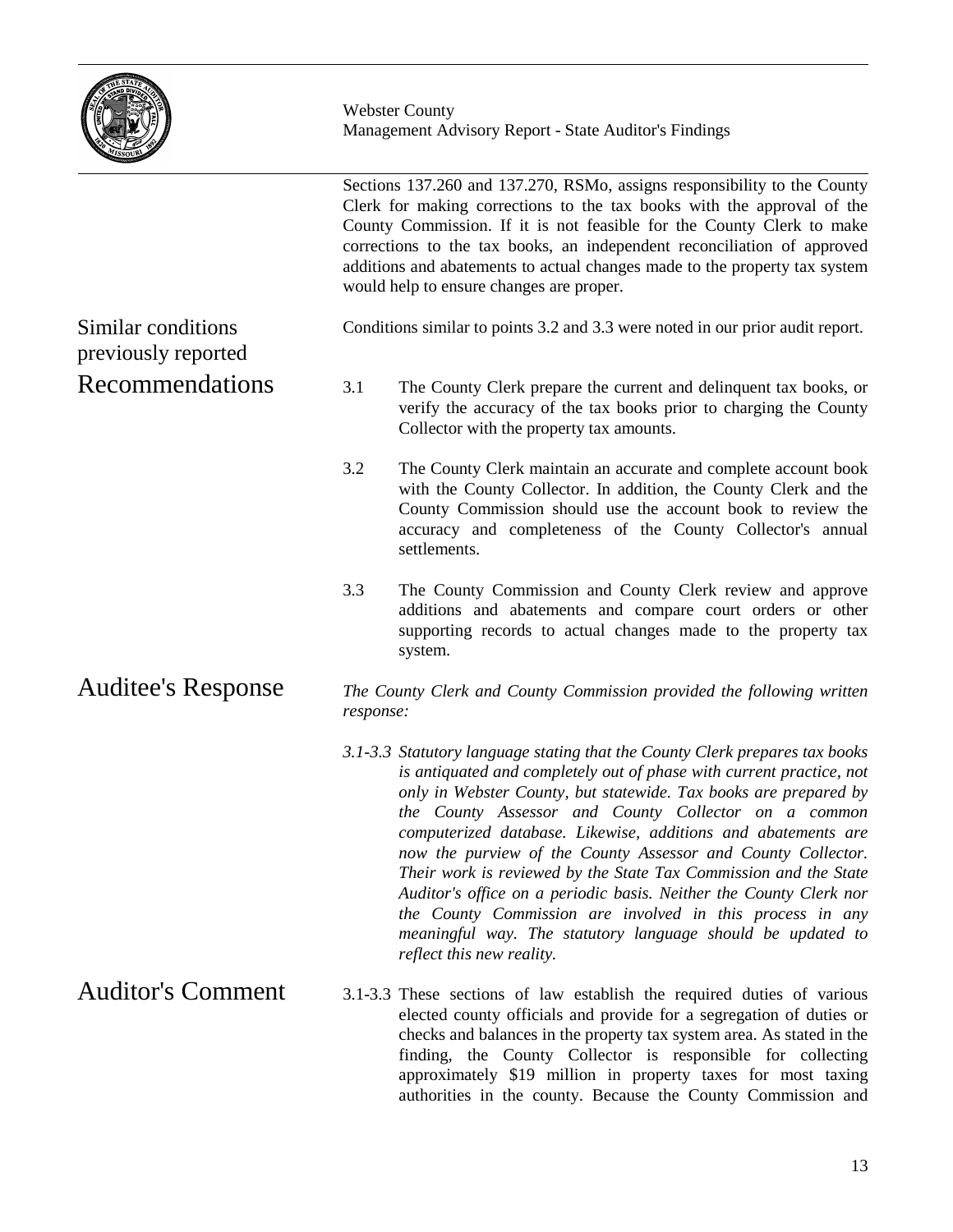|                                                                 | <b>Webster County</b><br>Management Advisory Report - State Auditor's Findings                                                                                                                                                                                                                                                                                                                                                                                                                                                                                                                                         |  |  |
|-----------------------------------------------------------------|------------------------------------------------------------------------------------------------------------------------------------------------------------------------------------------------------------------------------------------------------------------------------------------------------------------------------------------------------------------------------------------------------------------------------------------------------------------------------------------------------------------------------------------------------------------------------------------------------------------------|--|--|
|                                                                 | County Clerk charge the County Collector with the amount of taxes<br>to collect, it is imperative they monitor any changes to amounts<br>charged and ensure accountability by the County Collector. Lack of<br>such monitoring can create a situation where theft and manipulation<br>of records can occur without detection. County officials should<br>implement procedures to satisfy the intent of the statutory<br>provisions.                                                                                                                                                                                    |  |  |
| 4. County Collector<br><b>Controls and</b><br><b>Procedures</b> | As similarly noted in our prior audit reports, improvement is needed in<br>accounting controls and procedures of the County Collector's office.                                                                                                                                                                                                                                                                                                                                                                                                                                                                        |  |  |
| 4.1 Segregation of duties                                       | The County Collector has not adequately segregated accounting duties and<br>independent or supervisory reviews of accounting records are not<br>performed. The Deputy Collector performs the duties of receiving,<br>recording, depositing, and disbursing property taxes, and reconciles the<br>bank accounts. The County Collector does not perform a documented<br>review of accounting records or a comparison of monies received to those<br>deposited.                                                                                                                                                           |  |  |
|                                                                 | Proper segregation of duties is necessary to ensure all transactions are<br>accounted for properly and assets are adequately safeguarded. Internal<br>controls would be improved by segregating the duties of receiving,<br>recording, depositing, and disbursing monies. If proper segregation of duties<br>cannot be achieved, documented independent or supervisory reviews of<br>accounting and bank records are essential and include comparing daily<br>receipt activity to deposits.                                                                                                                            |  |  |
| 4.2 Receipting, recording,                                      | Procedures for receipting, recording, and depositing need improvement.                                                                                                                                                                                                                                                                                                                                                                                                                                                                                                                                                 |  |  |
| and depositing                                                  | County Collector's office personnel do not always record the method of<br>payment accurately in the property tax system, and the composition of<br>receipts (cash, check, money order, or credit card) recorded in the<br>property tax system is not reconciled to the composition of deposits.                                                                                                                                                                                                                                                                                                                        |  |  |
|                                                                 | We identified numerous instances where the composition of receipts in<br>the property tax system differed from the composition of the deposit.<br>We reviewed supporting documentation for selected deposits and<br>determined some differences were due to data entry errors, and some<br>were due to office personnel generally recording an entire transaction as<br>one method of payment (using the method of payment for the largest<br>portion of the payment) even if a payment is made using a combination<br>of cash and check, rather than specifying the individual amounts of cash<br>and check received. |  |  |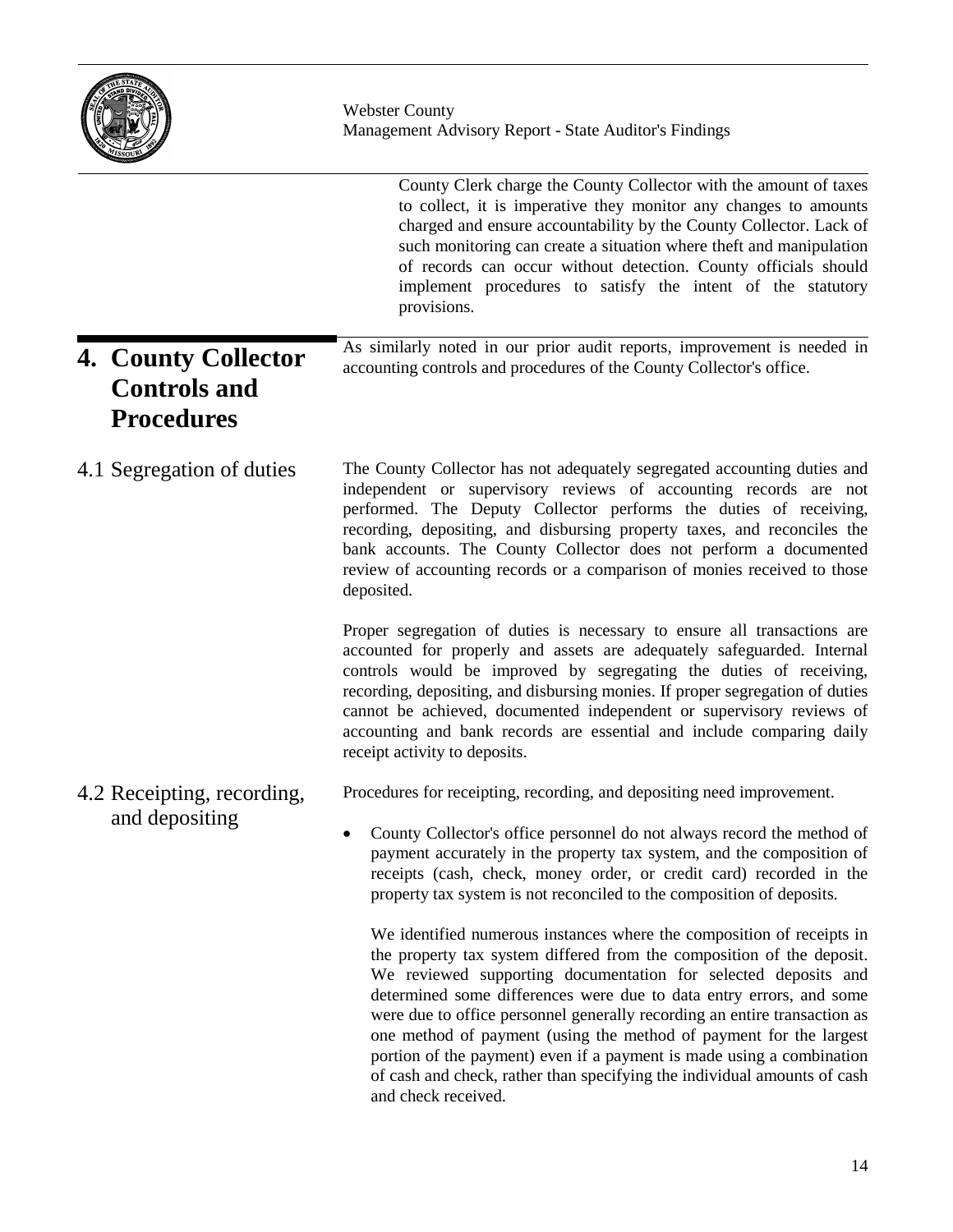

In addition, overpayments and subsequent refunds are not reflected in the property tax system and on daily collection reports; and the property tax system reduces the total cash amount on the audit journal page (total page) of the daily collection report by the amount of refunds. Since the property tax system reduces the cash amount on the audit journal page for refunds, the total amount received for cash does not agree to the total amount deposited. County Collector's office personnel indicated they do not use the audit journal page totals to reconcile the composition of receipts to the composition of deposits since cash totals on the audit journal page do not agree. The County Collector and Deputy Collector indicated they were aware the composition of receipts collected did not agree to the composition noted on the audit journal page, but did not ensure reasons for the differences were identified or explained.

- Property tax receipts are not always deposited timely. For example, property tax receipts totaling \$169,154 collected on December 17, 2012, were held and not deposited until January 2, 2013. We identified other instances where deposits were not made timely.
- Fees received for issuing duplicate tax receipts are held, not deposited, and are used to make change throughout the year. A cash count in September 2013, identified \$423 on hand from duplicate tax receipts.

Failure to implement adequate receipting and depositing procedures increases the risk that loss, theft, or misuse of monies received will go undetected. Properly receipting and recording payments, recording method of payment, and intact and timely depositing are necessary to ensure receipts are adequately safeguarded and reduce the risk of loss, theft, or misuse of funds.

The County Collector does not compare the reconciled bank account balances to existing liabilities. At our request, a list of liabilities was prepared for the property tax account as of February 28, 2013, and the list totaled \$626,851. The reconciled cash balance totaled \$628,835, exceeding identified liabilities by \$1,984. 4.3 Bank reconciliations and liabilities

> A list of liabilities should be prepared monthly and reconciled to cash balances to ensure sufficient cash is available for the payment of all amounts due and all monies in the bank account can be identified. Prompt follow up on discrepancies is necessary to resolve errors and ensure monies are properly disbursed.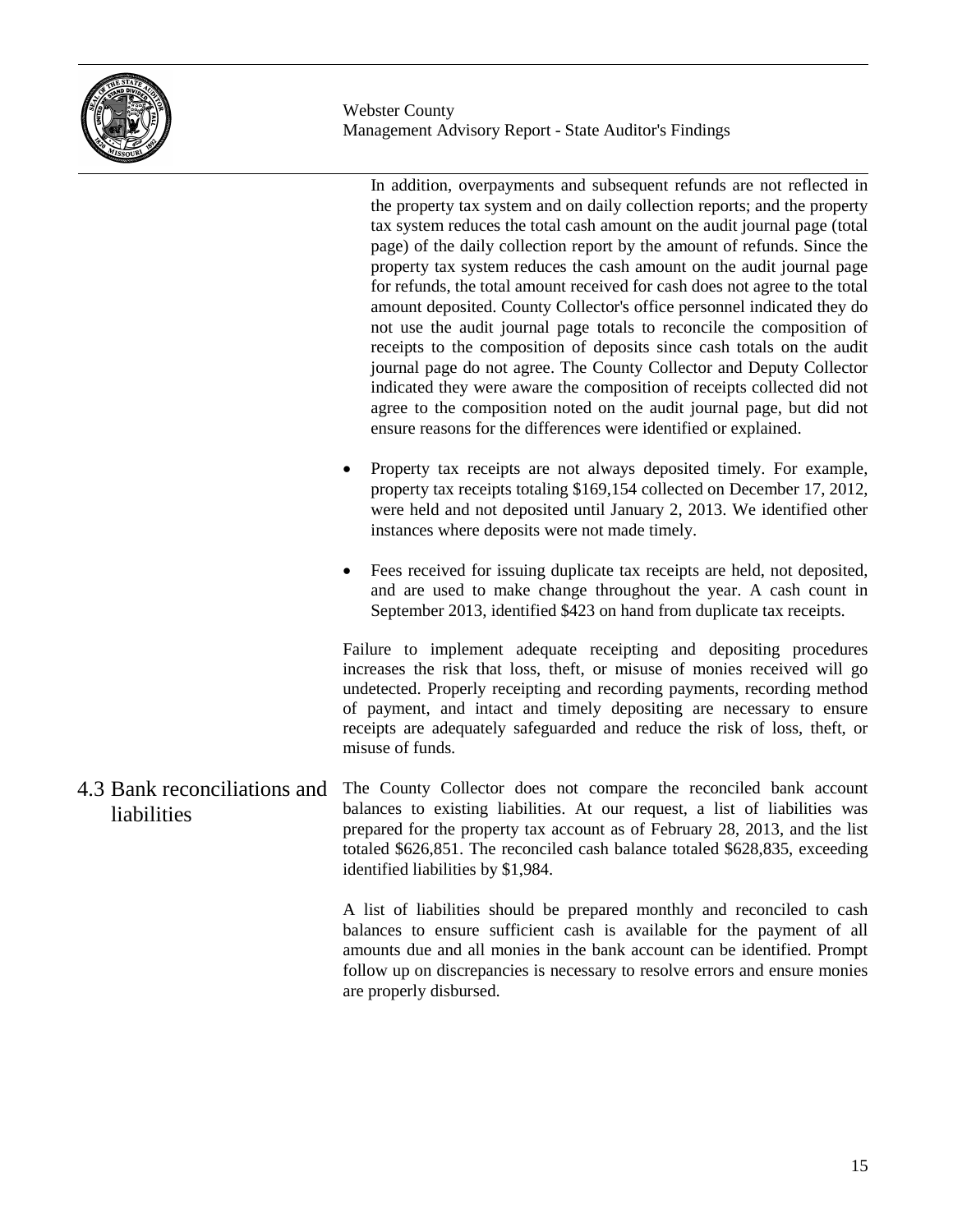

| Recommendations           | The County Collector:                                                                                                                                                                                                                                                                                                                                                                                                                                                                                                                                                                                                                                                                                                                                                                                                                                                                                                                                                |  |
|---------------------------|----------------------------------------------------------------------------------------------------------------------------------------------------------------------------------------------------------------------------------------------------------------------------------------------------------------------------------------------------------------------------------------------------------------------------------------------------------------------------------------------------------------------------------------------------------------------------------------------------------------------------------------------------------------------------------------------------------------------------------------------------------------------------------------------------------------------------------------------------------------------------------------------------------------------------------------------------------------------|--|
|                           | 4.1<br>Segregate accounting duties to the extent possible or ensure<br>adequate independent or supervisory review of accounting and bank<br>records are performed and documented.                                                                                                                                                                                                                                                                                                                                                                                                                                                                                                                                                                                                                                                                                                                                                                                    |  |
|                           | 4.2<br>Record the method of payment accurately, deposit monies intact<br>and timely, and reconcile the composition of receipts to the<br>composition of deposits. The County Collector should also consider<br>working with the tax system programmer to implement changes to<br>the system that will allow overpayments and refunds to be properly<br>recorded in the property tax system.                                                                                                                                                                                                                                                                                                                                                                                                                                                                                                                                                                          |  |
|                           | 4.3<br>Reconcile bank balances to a list of liabilities monthly, and ensure<br>any differences are investigated and resolved.                                                                                                                                                                                                                                                                                                                                                                                                                                                                                                                                                                                                                                                                                                                                                                                                                                        |  |
| <b>Auditee's Response</b> | The County Collector provided the following written responses:                                                                                                                                                                                                                                                                                                                                                                                                                                                                                                                                                                                                                                                                                                                                                                                                                                                                                                       |  |
|                           | 4.1<br>For a big part of the year the County Collector's office staff consists<br>of the County Collector and one other person. From January to<br>October duties are segregated pretty well. However, during the<br>busiest time of the year, when we have additional staff (most of<br>whom have little training) it is difficult to segregate office duties<br>because of the extra work load in the office. Part-time employees<br>are not trained to make deposits, balance drawers, etc. The County<br>Collector works full-time at the counter working with taxpayers that<br>come in and the deputy handles bank deposits, problems that arise,<br>working with mortgage companies, etc. I will make an effort to<br>segregate the duties more as well as review the accounting records.                                                                                                                                                                     |  |
|                           | 4.2<br>Method of payment inaccuracies are sometimes due to entry errors.<br>However, it can also be because taxpayers changes their mind on<br>method of payment. It is not uncommon for taxpayers to say they<br>want to pay with a credit card, then after realizing there is a fee for<br>a credit card to change their mind and pay with cash or check. Or<br>taxpayers may say they want to pay with check and then realize they<br>are out of checks. Once the method of payment is selected there is<br>no way to change it. There is no option in our software program to<br>show a refund, however we do keep a separate spreadsheet that<br>details all refunds, who the refund was to, how much it was and the<br>date it was refunded. I will work with our programmer to implement<br>changes to our tax system to enable us to show refunds on this<br>software program. I will reconcile cash, check, and charge receipts<br>and deposit money daily. |  |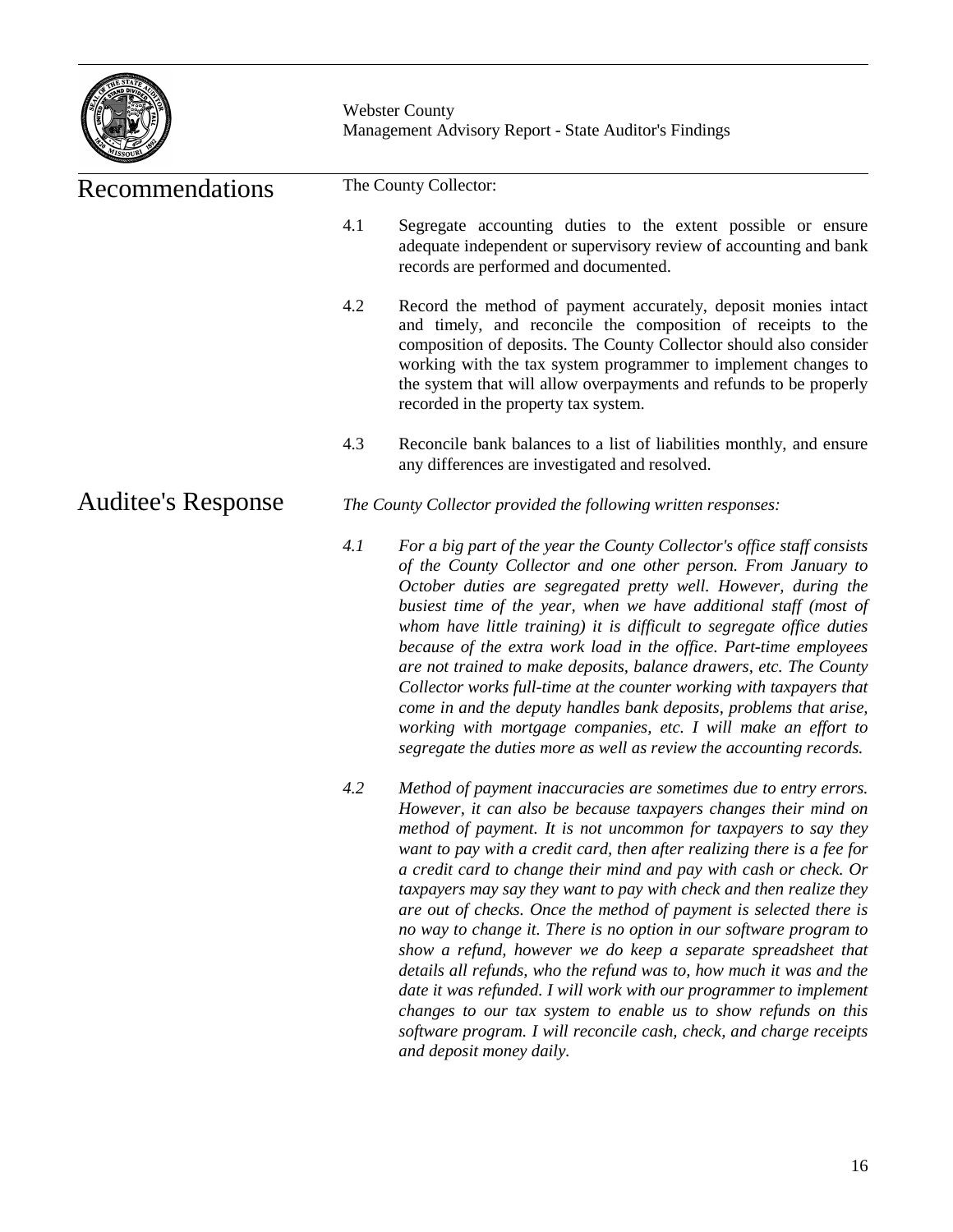

|                                                                               | 4.3<br>The County Collector's office has four separate bank accounts at<br>one bank and an additional three accounts with another bank in<br>different cities during November and December. All but one of the<br>accounts is reconciled monthly. I will reconcile these accounts to a<br>list of liabilities monthly, and will investigate any differences.                                                                                                                                                                                                                                                                     |  |  |
|-------------------------------------------------------------------------------|----------------------------------------------------------------------------------------------------------------------------------------------------------------------------------------------------------------------------------------------------------------------------------------------------------------------------------------------------------------------------------------------------------------------------------------------------------------------------------------------------------------------------------------------------------------------------------------------------------------------------------|--|--|
| 5. Public<br><b>Administrator</b><br><b>Controls and</b><br><b>Procedures</b> | We identified several problems with the controls and procedures of the<br>former Public Administrator. The Public Administrator is an elected official<br>appointed by the Associate Circuit Judge sitting in the Associate Circuit<br>Court, Probate Division to serve as guardian of persons or conservator or<br>personal representative of estates. During the time of the audit, the Public<br>Administrator was responsible for the financial activity of approximately 80<br>estates.                                                                                                                                     |  |  |
|                                                                               | Unless otherwise specified, references to the Public Administrator relate to<br>the former Public Administrator whose term ended December 31, 2012. The<br>current Public Administrator took office in January 2013. Recommendations<br>are directed to the current Public Administrator since she is in a position to<br>work with the Associate Circuit Court, Probate Division and implement<br>changes.                                                                                                                                                                                                                      |  |  |
|                                                                               | The Public Administrator received numerous summonses from the<br>Associate Circuit Court, Probate Division to file annual settlements and<br>appear in court; however, she did not comply with some of the summonses.<br>As a result, the Associate Circuit Judge also reassigned some of cases<br>handled by the former Public Administrator to the current Public<br>Administrator before the ongoing settlement period was completed. We<br>reviewed the 4 remaining cases still under the supervision of the former<br>Public Administrator and 1 case under the supervision of the current Public<br>Administrator in 2013. |  |  |
| 5.1 Annual settlements,<br>inventories of assets, and<br>death notices        | Procedures for filing annual settlements, inventories of assets, and death<br>notices are not adequate, and the Associate Circuit Court, Probate Division<br>does not perform sufficient reviews of the activity of cases assigned to the<br>Public Administrator.                                                                                                                                                                                                                                                                                                                                                               |  |  |
|                                                                               | The Public Administrator did not always file annual settlements timely.<br>For each ward, the Public Administrator is required to file an annual<br>settlement with the court that reflects a detailed list of assets held as<br>well as financial activity. We reviewed the annual settlements and final<br>settlements filed for 4 wards, which were due in 2012 and 2013. Two                                                                                                                                                                                                                                                 |  |  |

settlement filed late).

annual settlements and 1 final settlement were filed between 4 to 8 months after the due date (a ward had both an annual and final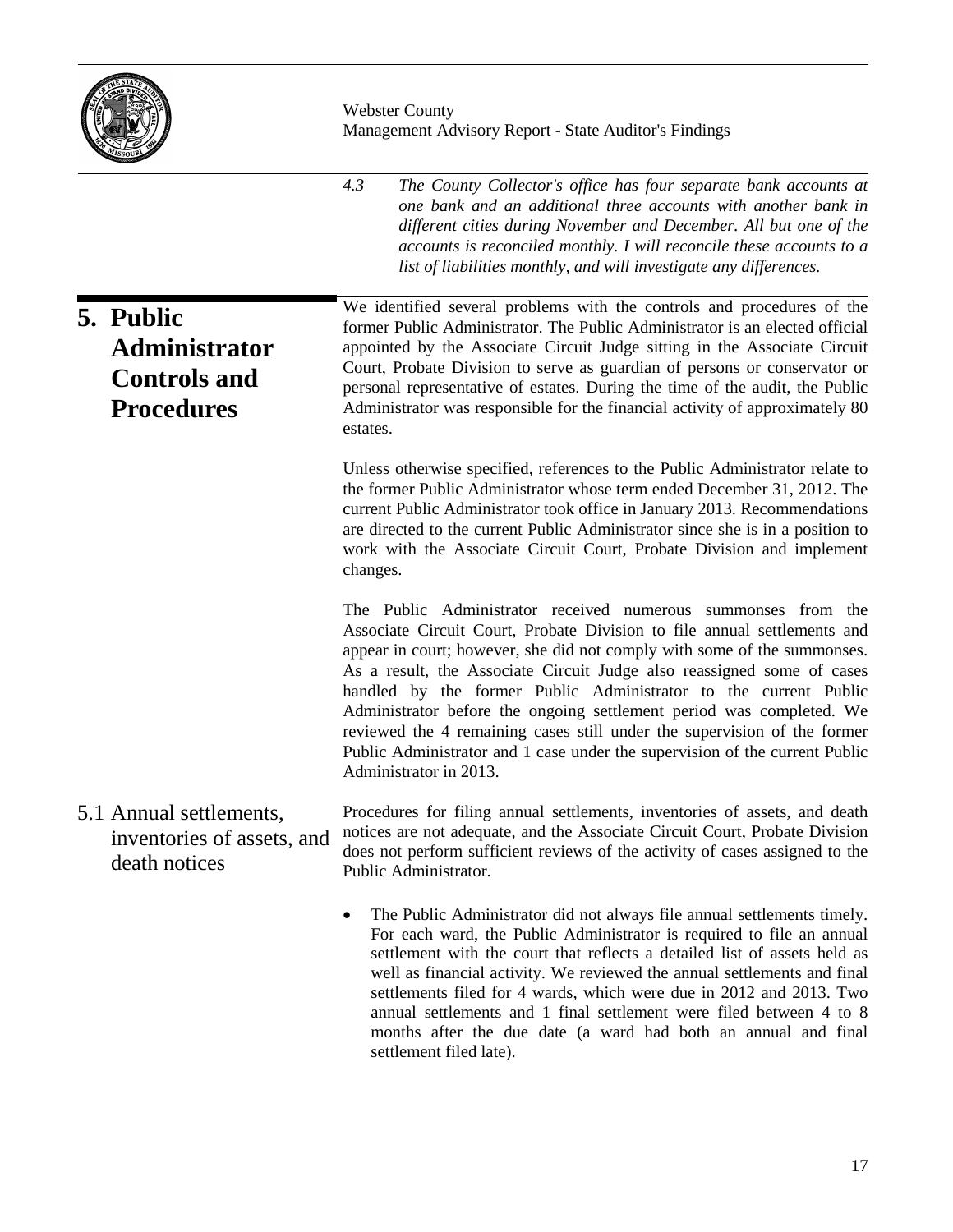

 The Public Administrator did not always file inventories of assets and notify the court of the death of a ward timely. An inventory of assets for a ward was due in September 2012, and was not filed with the court until June 2013. Also, a ward passed away in November 2012, and the death notice was not filed with the court until June 2013.

Sections 473.540 and 475.270, RSMo, require the Public Administrator to file annual settlements with the court for each ward or estate. Timely filing of settlements, inventories of assets, and death notices are necessary for the court to properly oversee the administration of cases and reduce the possibility that errors or misuse of funds will go undetected.

The Associate Circuit Court, Probate Division does not perform sufficient reviews of the activity of cases assigned to the Public Administrator. The Public Administrator did not provide documentation such as invoices, canceled checks, and all months' bank statements to the Associate Circuit Court, Probate Division when filing annual settlements. As a result, the court's review of the annual settlement and related documentation was limited to the last monthly bank statement (the only bank statement submitted to the court by the Public Administrator).

Without adequate documentation, it is difficult for the court to assess the validity and reasonableness of disbursements made by the Public Administrator. Consideration should be given to requiring filing of such supporting documentation with the court. Failure to adequately review and monitor the activity of cases assigned to the Public Administrator by the Associate Circuit Court, Probate Division increases the risk that errors or misuse of funds could go undetected.

The Public Administrator did not retain adequate supporting documentation in the case files for some disbursements. Supporting documentation for 3 cashier's checks totaling \$2,296 only included the debit memo on the bank statement and copies of the cashier's checks. We obtained documentation for these disbursements, and \$1,476 was for room and board, \$750 was for a burial plan, and \$70 was for personal spending monies of the ward; all of which were reasonable and necessary expenses. 5.2 Supporting documentation

> To ensure payments are valid and proper, the Public Administrator should maintain adequate supporting documentation for disbursements.

Improvements are needed regarding the sale of property by the Public Administrator. The Public Administrator did not solicit bids for auctioneer services for the sale of real estate and personal property in August 2013 for 2 wards, and the commission percentage charged by the auctioneer on the sale of the real estate exceeded that of other auctioneers in the county and surrounding area. 5.3 Sale of property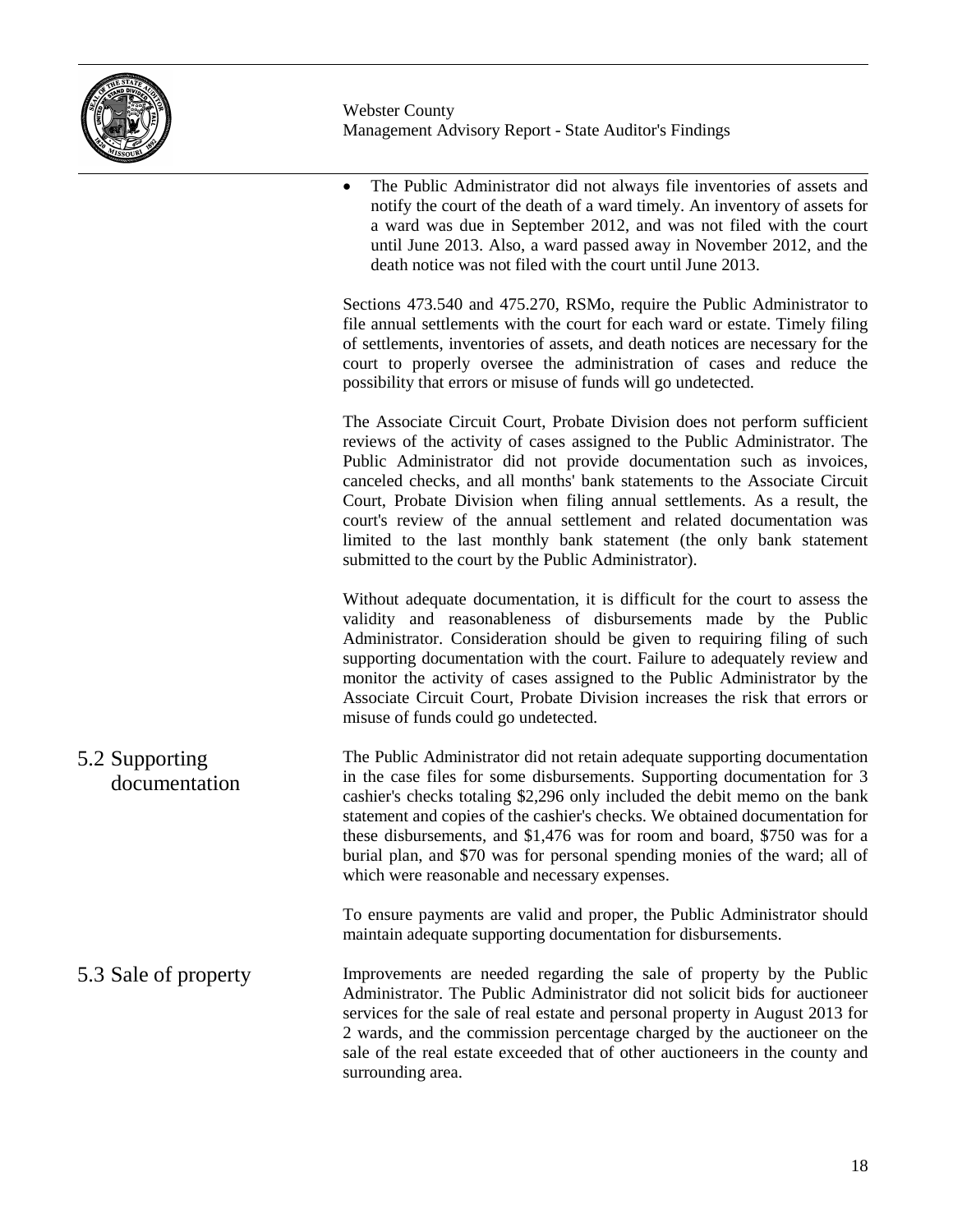

The auctioneer charged a 10 percent commission on the sale of real estate. We contacted 5 other auctioneers in the county and surrounding area and they indicated they charge a 5 to 6 percent commission on the sale of real estate. The 2 real estate properties were sold for \$125,000 (\$85,000 and \$40,000 each) resulting in commissions to the auctioneer of \$12,500. Had the Public Administrator solicited proposals, a potential cost savings of \$5,000 to \$6,250 may have resulted for the wards.

The Public Administrator did not obtain a formal appraisal prior to the sale of a ward's real estate for \$85,000. In addition, the Public Administrator did not retain supporting documentation for personal items sold at auction for 2 wards, with proceeds totaling \$15,304. Supporting documentation for the auctioned items had to be obtained from the auctioneer.

While professional services may not be subject to standard bidding procedures, soliciting proposals for auctioneer services is a good business practice, helps provide a range of possible choices, and allows the Public Administrator to make a better-informed decision to ensure necessary services are obtained from the best-qualified provider after taking expertise, experiences, and cost into consideration. Good business practice also requires obtaining a formal appraisal to ensure the price obtained for the property is reasonable and represents the fair value of the property. Record retention is necessary to ensure the validity of transactions and provide an audit trail. Section 109.270, RSMo, states all records made or received by officials in the course of their public duties are public property and are not to be disposed of except as provided by law.

### 5.4 Management of ward funds

The Public Administrator was negligent in her handling of one ward's funds.

- The Public Administrator failed to pay tax liabilities for this ward timely and incurred a substantial amount of interest and penalties. The Public Administrator did not pay 2008 and 2009 income taxes and the related penalties and interest totaling \$5,862 due for a ward until December 2013, even though sufficient funds were available during those years.
- The Public Administrator also did not pay this ward's real estate property taxes (\$1,524) and interest and penalties (\$145) for tax years 2010, 2011, and 2012. As a result, the ward's real estate was placed on the Webster County Collector's 2013 tax sale list. However, the taxes, interest, and penalties were paid in full in March 2013, and the property was not sold at the tax sale.
- The Public Administrator did not adequately monitor the account balances of this ward and the bank's minimum balance requirement of \$1,000, and as a result, service charges totaling \$123 were incurred from December 2010 to June 2013.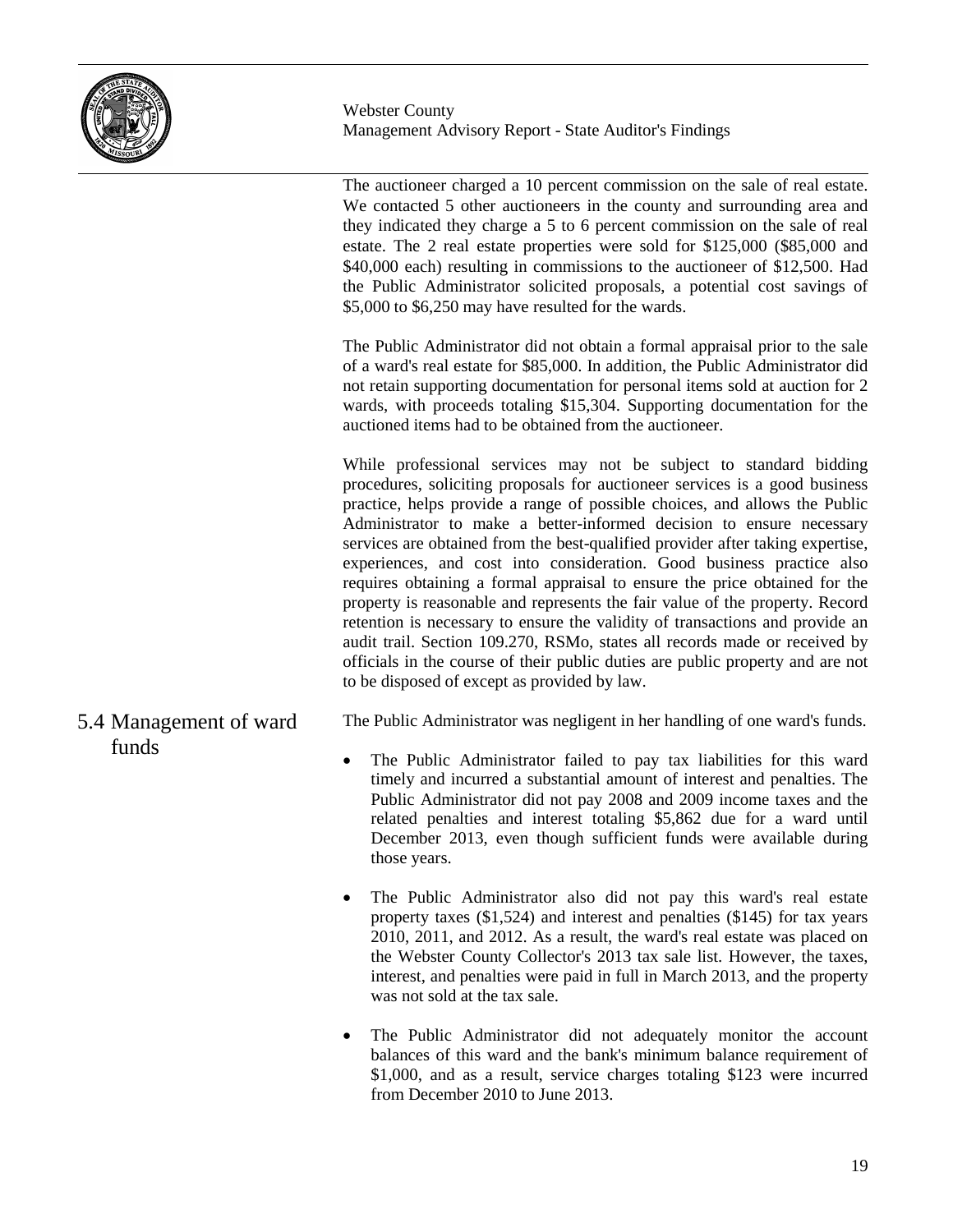

|                           |                           | The Associate Circuit Judge indicated he received numerous complaints<br>that the Public Administrator was not paying this ward's residential<br>facility room and board bills timely in 2011. As a result, in April 2011,<br>the payee on the ward's social security payment was changed from the<br>Public Administrator to the facility.                                                                                                                                                   |  |
|---------------------------|---------------------------|-----------------------------------------------------------------------------------------------------------------------------------------------------------------------------------------------------------------------------------------------------------------------------------------------------------------------------------------------------------------------------------------------------------------------------------------------------------------------------------------------|--|
|                           | $\bullet$                 | The Public Administrator did not always deposit this ward's dividend<br>checks timely. A \$325 dividend check was received in September 2012,<br>but was not deposited until December 2012. Additionally, 2 dividend<br>checks dated in December 2011 and September 2012 totaling \$650 were<br>not included on the annual settlement for the period of November 9,<br>2011, to November 30, 2012.                                                                                            |  |
|                           |                           | The Public Administrator should pay bills timely to avoid unnecessary<br>penalties and interest, protect wards assets, and monitor bank account<br>balances and minimum bank balance requirements to avoid service charges.<br>To ensure all monies received are properly deposited and to reduce the risk<br>of loss, theft, or misuse of funds, the Public Administrator should deposit<br>monies received timely and receipts should be accurately reflected on the<br>annual settlements. |  |
| Recommendations           | The Public Administrator: |                                                                                                                                                                                                                                                                                                                                                                                                                                                                                               |  |
|                           | 5.1                       | Ensure annual settlements are filed timely. The Associate Circuit<br>Judge should establish procedures to adequately monitor the activity<br>of cases assigned to the Public Administrator, and require<br>supporting documentation such as invoices, canceled checks, and all<br>bank statements be filed with the court.                                                                                                                                                                    |  |
|                           | 5.2                       | Ensure adequate supporting documentation is retained.                                                                                                                                                                                                                                                                                                                                                                                                                                         |  |
|                           | 5.3                       | Obtain formal independent appraisals for real estate sold, ensure<br>adequate supporting documentation is retained for the sale of<br>personal property, and solicit proposals for auctioneer services.                                                                                                                                                                                                                                                                                       |  |
|                           | 5.4                       | Should pay bills and tax obligations timely, monitor bank account<br>balances and minimum bank account requirements, deposit monies<br>timely, and ensure annual settlements are accurate.                                                                                                                                                                                                                                                                                                    |  |
| <b>Auditee's Response</b> |                           | The Public Administrator provided the following written responses:                                                                                                                                                                                                                                                                                                                                                                                                                            |  |
|                           | 5.1                       | There are no delinquent annual settlements at this time. I receive<br>written notification via the Probate Clerk approximately 6 weeks<br>before each settlement is due. When filed, settlements include all<br>bank statements and canceled check images. Invoices are available<br>upon request. Please note that the audit refers to my predecessor.                                                                                                                                       |  |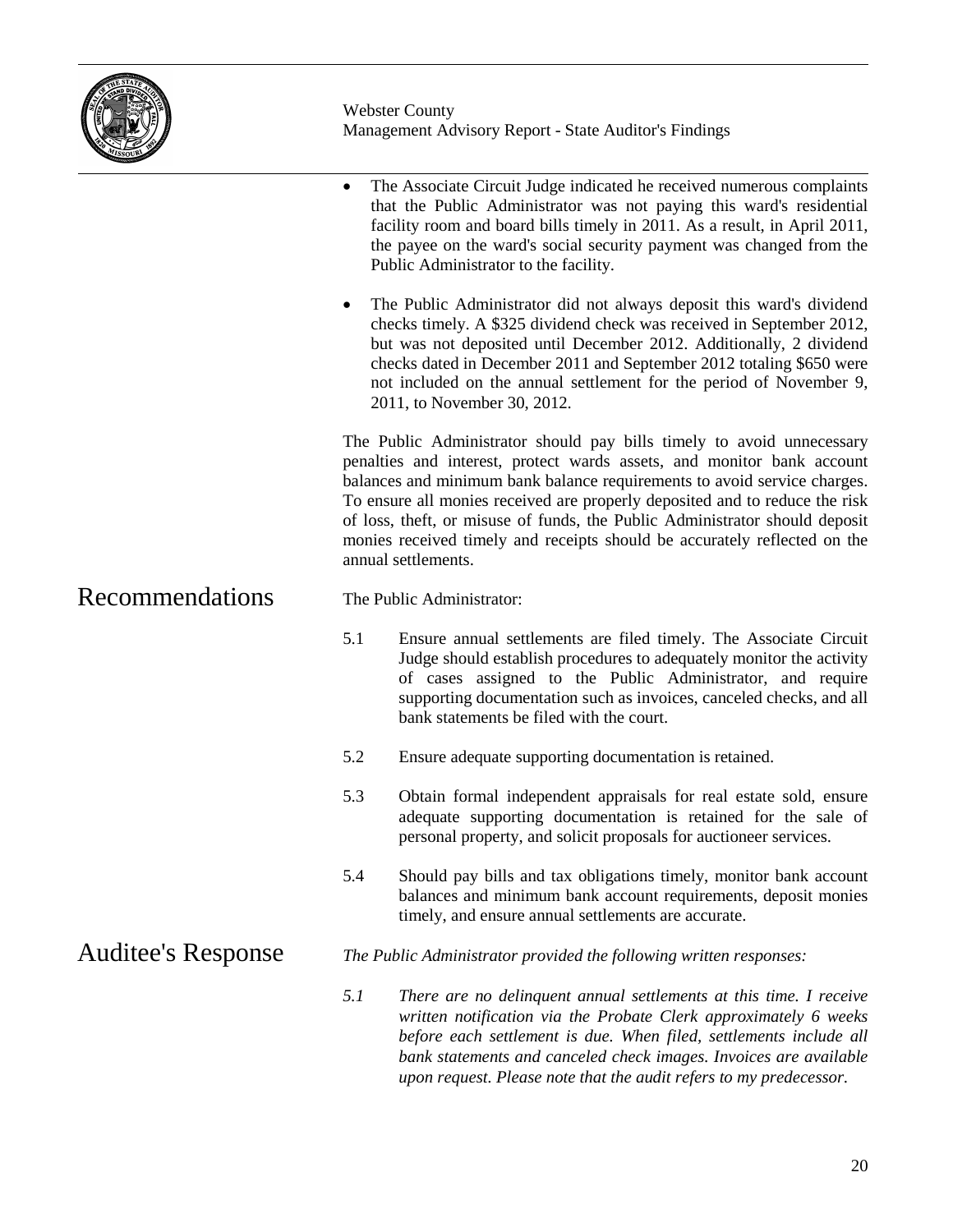

|                                                                     | 5.2                                                                                                                                                                                                                                                                                                               | Adequate supporting documentation is currently retained on all<br>transactions. Please note that the audit refers to my predecessor.                                                                                                                                                                                                                                                                                                                                                                                                                                               |  |  |
|---------------------------------------------------------------------|-------------------------------------------------------------------------------------------------------------------------------------------------------------------------------------------------------------------------------------------------------------------------------------------------------------------|------------------------------------------------------------------------------------------------------------------------------------------------------------------------------------------------------------------------------------------------------------------------------------------------------------------------------------------------------------------------------------------------------------------------------------------------------------------------------------------------------------------------------------------------------------------------------------|--|--|
|                                                                     | 5.3                                                                                                                                                                                                                                                                                                               | Formal independent real estate appraisals will be obtained if<br>financially feasible for the estate. In the event that no funds are<br>available, informal appraisals from local real estate professionals<br>will be utilized. Adequate supporting documentation is currently<br>retained for the sale of personal property. By September 30, 2014, I<br>will send a "Request for Qualifications" to each auction company<br>and real estate office in Webster County and retain the returned<br>reports for future use. Please note that the audit refers to my<br>predecessor. |  |  |
|                                                                     | 5.4                                                                                                                                                                                                                                                                                                               | Since I took office in January 2013, all bills and tax obligations<br>have been paid in a timely manner, bank account balances and<br>minimum bank account requirements are monitored, money is<br>deposited in a timely manner, and annual settlements are accurate.<br>Please note that the audit refers to my predecessor.                                                                                                                                                                                                                                                      |  |  |
|                                                                     |                                                                                                                                                                                                                                                                                                                   | The Associate Circuit Judge provided the following written response:                                                                                                                                                                                                                                                                                                                                                                                                                                                                                                               |  |  |
|                                                                     | 5.1                                                                                                                                                                                                                                                                                                               | The Associate Circuit Court, Probate Division now requires all<br>bank statements and canceled checks be filed with each settlement,<br>and closely monitors settlements as recommended by the audit<br>report. Invoices will be requested and reviewed for any non-routine<br>disbursements.                                                                                                                                                                                                                                                                                      |  |  |
| <b>6. Prosecuting</b><br><b>Attorney Controls</b><br>and Procedures | Improvement is needed in the accounting controls and procedures of the<br>Prosecuting Attorney's office. Criminal restitution, delinquent taxes, and<br>bad check restitution and fees collected by the Prosecuting Attorney's office<br>totaled approximately \$213,000 during the year ended December 31, 2012. |                                                                                                                                                                                                                                                                                                                                                                                                                                                                                                                                                                                    |  |  |
| 6.1 Segregation of duties                                           |                                                                                                                                                                                                                                                                                                                   | As noted in the prior audit report, the Prosecuting Attorney has not<br>established adequate segregation of accounting duties or review and<br>approval procedures.                                                                                                                                                                                                                                                                                                                                                                                                                |  |  |
|                                                                     |                                                                                                                                                                                                                                                                                                                   | One clerk primarily performs all duties related to the receiving, recording,<br>and transmitting of bad checks and restitution collected. Neither the<br>Prosecuting Attorney nor other clerks perform documented supervisory or<br>independent reviews of accounting records or comparisons of monies<br>received to those transmitted.                                                                                                                                                                                                                                           |  |  |
|                                                                     |                                                                                                                                                                                                                                                                                                                   | In addition, all personnel in the office have the ability to record adjustments<br>to the computerized accounting system without obtaining independent<br>approval, and adequate documentation of such adjustments is not retained.<br>Common reasons for adjustments recorded in the computerized accounting                                                                                                                                                                                                                                                                      |  |  |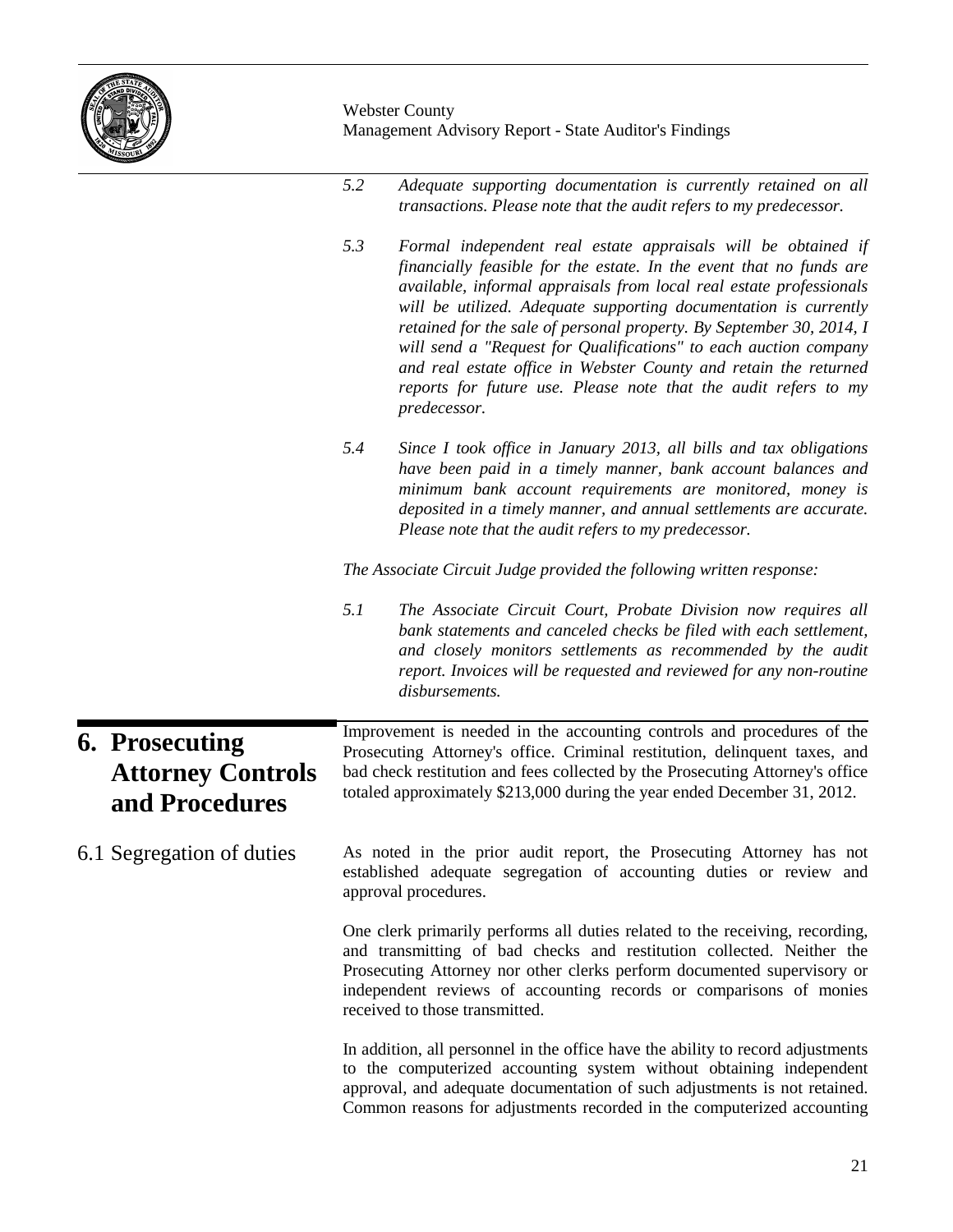

systems include transferring cases from one system to another, writing off uncollectible amounts, or correcting errors.

Proper segregation of duties is necessary to ensure all transactions are accounted for properly and assets are adequately safeguarded. If proper segregation of duties cannot be achieved, documented independent or supervisory reviews of accounting and bank records are essential. Also, to reduce the risk of loss, theft, or misuse of funds, and ensure the validity of all adjustments, adjustments should be reviewed and approved by a supervisor.

Procedures for receipting, recording, and transmitting monies need improvement. The Prosecuting Attorney's office utilizes 3 separate receipting systems (2 computerized and 1 manual) to track bad check restitution and fees, and court ordered restitution. 6.2 Receipting, recording, and transmitting

Office personnel issue unofficial manual receipt slips for bad check restitution and fees, court ordered restitution, delinquent tax payments, and child support payments, and we noted various problems with the use of manual receipts. Multiple receipt books are used concurrently for each type of receipt collected in the office, and the numerical sequence of receipt slips is not accounted for properly. In addition, office personnel do not always indicate the method of payment, do not reconcile the composition of payments received to the composition of deposits, and do not always timely post manual receipt slip information to the computerized accounting systems. For example, the details of 2 manual receipt slips issued to defendants on November 8, 2012, were not posted to a computerized accounting system until November 15, 2012. Also, manual receipt slips issued are not reconciled with monies recorded in the computerized accounting system to ensure all monies received are properly recorded and transmitted. Manual receipts

Clerks in the Prosecuting Attorney's office concurrently used two computerized accounting systems during 2012 and 2013 to receipt monies collected, and a clerk primarily used one system to receipt monies from January to August 2012, and another clerk primarily used the other computerized accounting system to receipt monies from September 2012 through 2013. As a result, neither of the computerized accounting systems provides a complete record of all monies received and processed. In addition, the numerical sequence of computerized receipt numbers is not accounted for properly. Each computerized accounting system assigns a sequential receipt number and generates a receipt slip each time a payment is entered. We identified 12 of 241 receipt numbers issued from one of the computerized accounting systems for the period January 2012 through June 2013 were associated with deleted transactions and not included on collection reports generated by the Prosecuting Attorney's office. Office personnel had not identified these skipped receipts and could not explain Computerized receipting systems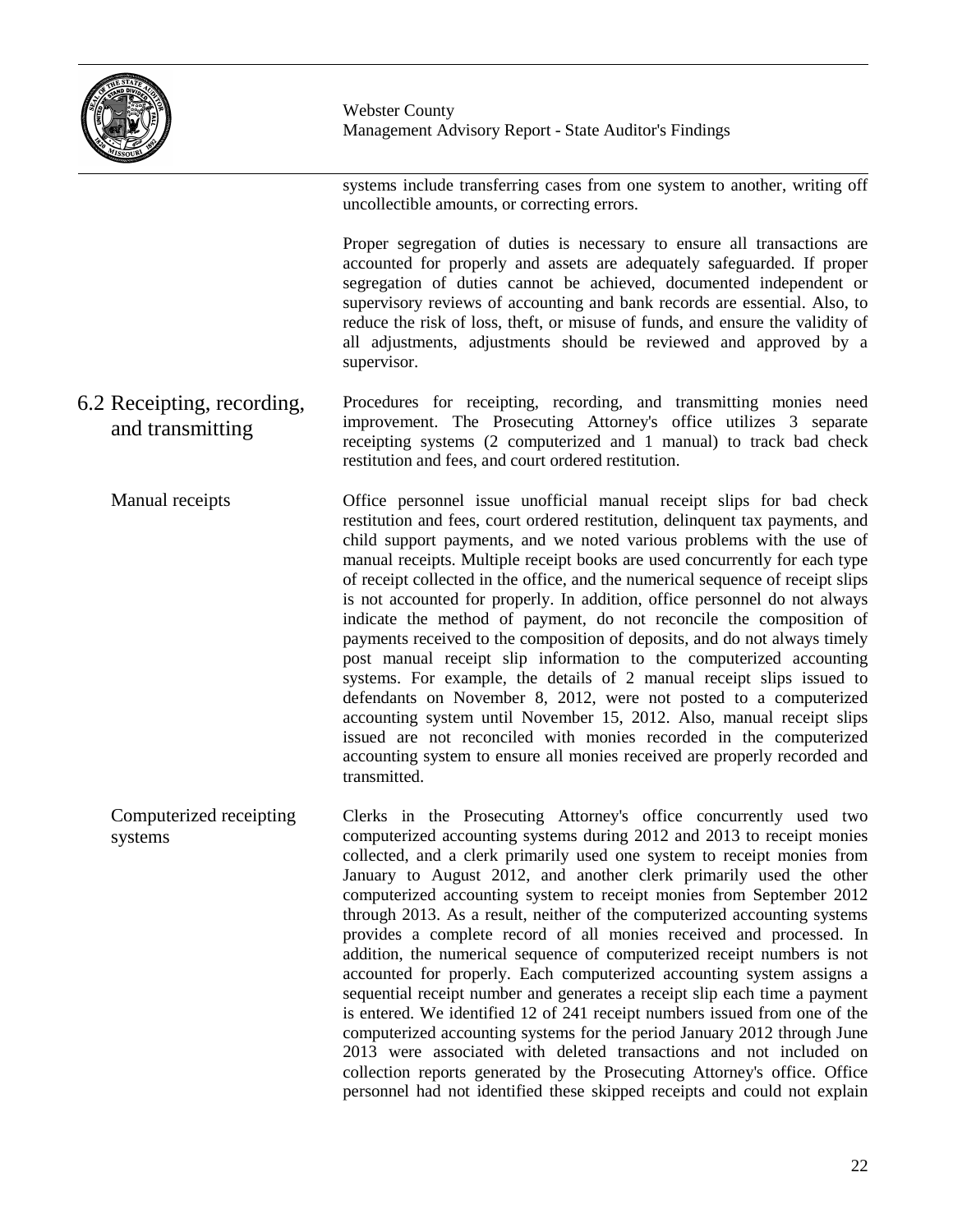

what occurred with these receipts. Also, for the other computerized accounting system the same sequence of receipt numbers was being used for both restitution and bad check payments. For example, we identified the same receipt number was issued on April 3, 2013, for \$245 for restitution payments and was also issued on June 26, 2013, for \$610 for bad check payments. Receipts are not reconciled to transmittals. The clerk provides a letter to the County Treasurer indicating the date of the receipts along with money orders and receipt slips generated from the computer systems for each receipt; however, the letter does not indicate the amount of the transmittal. Failure to implement adequate receipting, recording, and transmitting procedures, including comparing receipt records to transmittals, increases the risk of loss, theft, or misuse of monies and likelihood that errors will go undetected. In addition, the use of multiple receipting systems is cumbersome and reduces the assurance that all monies received are accurately recorded and accounted for properly. The Prosecuting Attorney's office does not generate a monthly list of unpaid bad checks and restitution, and is not proactive in identifying cases with unpaid receivables. Improvement is needed to better monitor and pursue collection of unpaid receivables. A complete and accurate list of unpaid bad checks and restitution would allow the Prosecuting Attorney's office to more easily review amounts due and to take appropriate steps to ensure amounts owed are collected or to determine if amounts are uncollectible. The Prosecuting Attorney: 6.1 Segregate duties to the extent possible, implement appropriate review and monitoring procedures, and require someone independent of receiving and recording monies to review and approve all adjustments. 6.2 Ensure a complete record of all monies received is maintained and monies are recorded promptly in the accounting systems. In addition, the Prosecuting Attorney should ensure the numerical sequence of receipt numbers are accounted for properly, official prenumbered receipt slips are issued for all receipts and reconciled to the accounting systems, and the composition of receipts is reconciled to the composition of transmittals. 6.3 Establish procedures to monitor and collect accounts receivables. 6.3 Accounts receivable Recommendations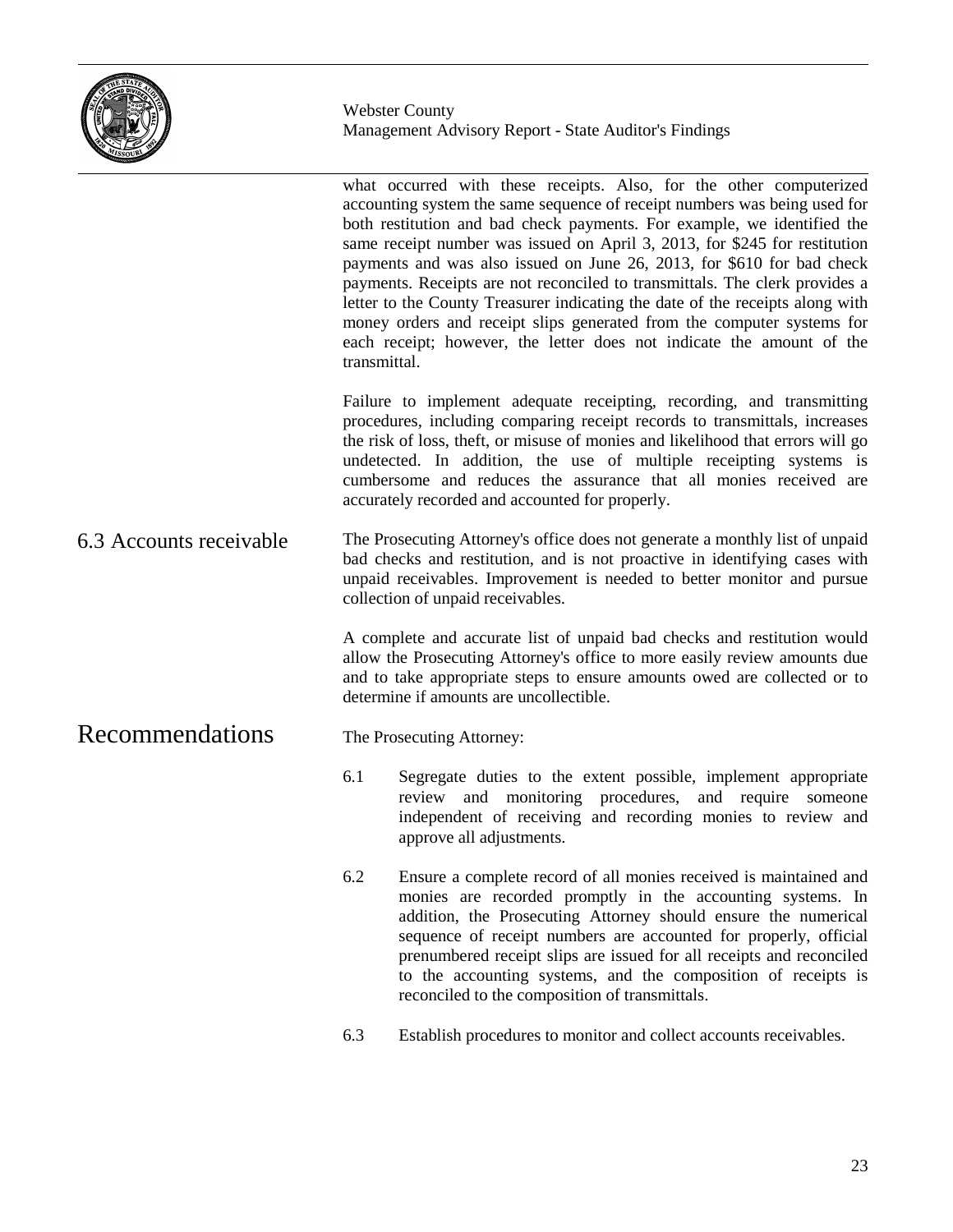

| <b>Auditee's Response</b> |                                                                         | The Prosecuting Attorney provided the following written responses:                                                                                                                                                                                                                                                                                                                                                                                                                                                                                                                                                                                                                                                                                                                                                                                                                                                                                    |  |  |  |
|---------------------------|-------------------------------------------------------------------------|-------------------------------------------------------------------------------------------------------------------------------------------------------------------------------------------------------------------------------------------------------------------------------------------------------------------------------------------------------------------------------------------------------------------------------------------------------------------------------------------------------------------------------------------------------------------------------------------------------------------------------------------------------------------------------------------------------------------------------------------------------------------------------------------------------------------------------------------------------------------------------------------------------------------------------------------------------|--|--|--|
|                           |                                                                         | 6.1<br>I do not have the staff to make the segregations recommended;<br>however, I currently review and monitor the monies received by<br>comparing the written receipt books to the deposits and monies paid<br>out. In addition, for every electronic payment made, I receive an<br>email of that transaction and then compare that to the monies<br>recorded in our internal system to double check the accuracy of my<br>staff member's accounts receivable and payable. In addition, the<br>majority of the responsibility for accepting over-the-counter<br>payments has been given to someone other than the staff member in<br>charge of entering the information into our internal system, which<br>allows for checks and balances when comparisons are made by me<br>between the receipt book and the internal accounting. I currently<br>review and approve all adjustments on monies received and<br>recorded in the Prosecutor's office. |  |  |  |
|                           |                                                                         | 6.2<br>Comparisons are now being made between the receipt books and<br>the internal system by me. I have instructed my staff that such<br>transactions must be entered immediately upon receipt.                                                                                                                                                                                                                                                                                                                                                                                                                                                                                                                                                                                                                                                                                                                                                      |  |  |  |
|                           |                                                                         | 6.3<br>I will require a monthly list of unpaid bad checks and restitution<br>reports to be prepared and reviewed to identify unpaid receivables<br>and pursue collection.                                                                                                                                                                                                                                                                                                                                                                                                                                                                                                                                                                                                                                                                                                                                                                             |  |  |  |
|                           | <b>7. Recorder of Deeds</b><br><b>Controls and</b><br><b>Procedures</b> | Improvement is needed in the accounting controls and procedures of the<br>Recorder of Deed's office. The Recorder of Deed's office collects various<br>fees for recording documents such as deeds and marriage licenses. During<br>the year ended December 31, 2012, receipts totaled approximately<br>\$290,000.                                                                                                                                                                                                                                                                                                                                                                                                                                                                                                                                                                                                                                     |  |  |  |
|                           | 7.1 Segregation of duties                                               | The Recorder of Deeds has not established adequate segregation of<br>accounting duties or review and approval procedures.                                                                                                                                                                                                                                                                                                                                                                                                                                                                                                                                                                                                                                                                                                                                                                                                                             |  |  |  |
|                           |                                                                         | The Deputy Clerk performs all receiving, recording, and depositing duties,<br>and compares the bank balance to end of month reports. Neither the<br>Recorder of Deeds nor the other clerk performed documented supervisory or<br>independent reviews of accounting records or comparisons of monies<br>received to those deposited.                                                                                                                                                                                                                                                                                                                                                                                                                                                                                                                                                                                                                   |  |  |  |
|                           |                                                                         | Proper segregation of duties is necessary to ensure all transactions are<br>accounted for properly and assets are adequately safeguarded. If proper<br>segregation of duties cannot be achieved, documented independent or<br>supervisory review of accounting and bank records is essential.                                                                                                                                                                                                                                                                                                                                                                                                                                                                                                                                                                                                                                                         |  |  |  |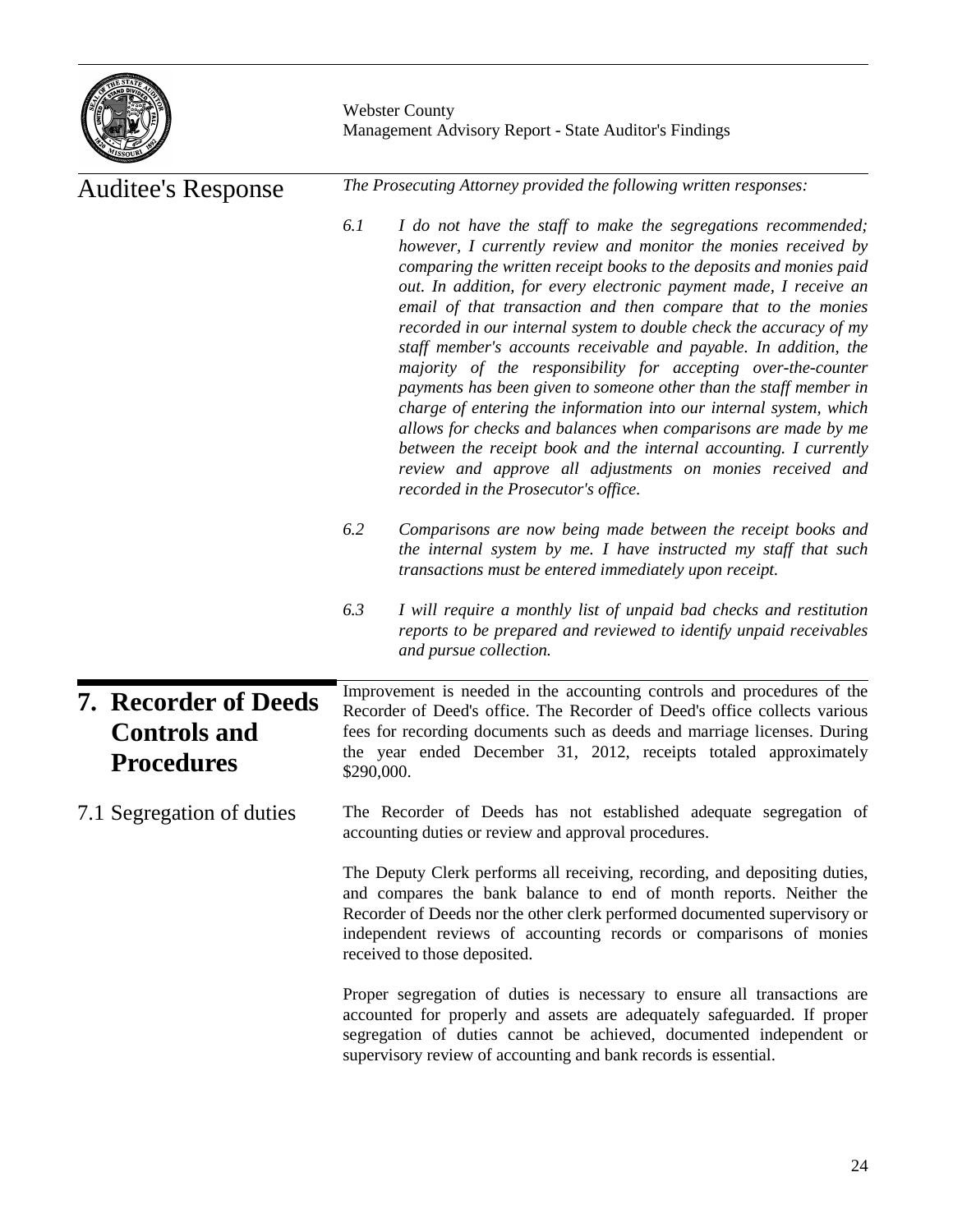

| 7.2 Bank reconciliations                  | The Deputy Clerk does not perform bank reconciliations or maintain a<br>running check register balance. The Deputy Clerk only compares the bank<br>balance to end of the month reports. According to the Recorder of Deeds, all<br>fees collected during the month are distributed each month and the<br>reconciled bank and book balance at each month end should always be zero;<br>however, we identified a small difference between the reconciled bank<br>balance and book balance as of December 31, 2012.                                                                                                                                                                                                                                                                                                                                           |  |  |  |
|-------------------------------------------|------------------------------------------------------------------------------------------------------------------------------------------------------------------------------------------------------------------------------------------------------------------------------------------------------------------------------------------------------------------------------------------------------------------------------------------------------------------------------------------------------------------------------------------------------------------------------------------------------------------------------------------------------------------------------------------------------------------------------------------------------------------------------------------------------------------------------------------------------------|--|--|--|
|                                           | The preparation and review of monthly bank reconciliations is necessary to<br>ensure accounting records are in balance and to identify errors timely.<br>Regular identification and comparison of liabilities to the reconciled cash<br>balance, is necessary to ensure records are in balance and monies are<br>available to satisfy all liabilities. Prompt follow up on discrepancies is<br>necessary to resolve errors and ensure monies are properly disbursed.                                                                                                                                                                                                                                                                                                                                                                                       |  |  |  |
| 7.3 Computer system<br>controls           | The Recorder of Deeds does not account for the numerical sequence of<br>transaction numbers assigned by the computerized accounting system.<br>According to the Deputy Clerk, if a customer does not want a receipt slip,<br>she turns the printer off to ensure a receipt slip is not printed. Once the<br>transaction is processed, the Deputy Clerk turns the printer back on and<br>opens a new transaction to ensure the computerized accounting system is in<br>sync with the printer, and then deletes that transaction number from the<br>computerized accounting system. During October 1 through December 31,<br>2012, 2,052 transaction numbers were issued and 169 (8 percent)<br>transactions were deleted and not accounted for. The software vendor<br>verified these transactions were deleted from the computerized accounting<br>system. |  |  |  |
|                                           | To ensure monies received are properly recorded and deposited, and reduce<br>the risk of loss, theft, or misuse of funds, the Recorder of Deeds should<br>ensure adequate controls are in place to properly account for the numerical<br>sequence of transactions numbers.                                                                                                                                                                                                                                                                                                                                                                                                                                                                                                                                                                                 |  |  |  |
| Similar conditions<br>previously reported | Similar conditions to sections 7.1 and 7.2 were noted in our prior audit<br>report.                                                                                                                                                                                                                                                                                                                                                                                                                                                                                                                                                                                                                                                                                                                                                                        |  |  |  |
| Recommendations                           | The Recorder of Deeds:                                                                                                                                                                                                                                                                                                                                                                                                                                                                                                                                                                                                                                                                                                                                                                                                                                     |  |  |  |
|                                           | 7.1<br>Segregate accounting duties to the extent possible or ensure<br>adequate independent or supervisory review of accounting and bank<br>records are performed and documented.                                                                                                                                                                                                                                                                                                                                                                                                                                                                                                                                                                                                                                                                          |  |  |  |
|                                           | 7.2<br>Prepare monthly bank reconciliations, maintain running balances in<br>the check register, and reconcile bank balances to liabilities                                                                                                                                                                                                                                                                                                                                                                                                                                                                                                                                                                                                                                                                                                                |  |  |  |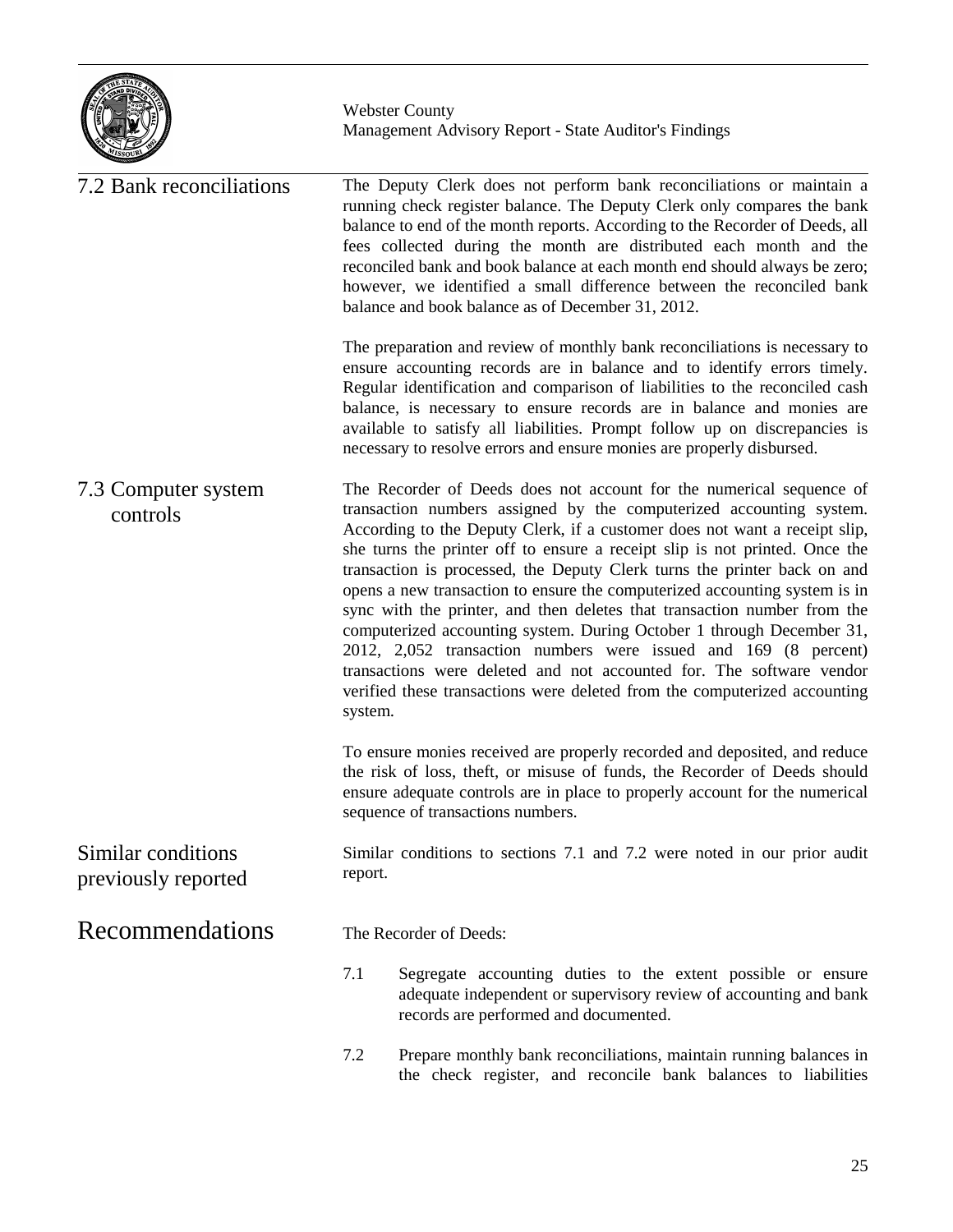|                                              | <b>Webster County</b><br>Management Advisory Report - State Auditor's Findings                                                                                                                                                                                                                                                                                                                                                              |  |  |  |
|----------------------------------------------|---------------------------------------------------------------------------------------------------------------------------------------------------------------------------------------------------------------------------------------------------------------------------------------------------------------------------------------------------------------------------------------------------------------------------------------------|--|--|--|
|                                              | monthly. Any differences between accounting records<br>and<br>reconciliations should be investigated and resolved.                                                                                                                                                                                                                                                                                                                          |  |  |  |
|                                              | 7.3<br>Ensure adequate controls are in place to allow for proper<br>accountability of all transactions numbers.                                                                                                                                                                                                                                                                                                                             |  |  |  |
| <b>Auditee's Response</b>                    | The Recorder of Deeds provided the following written responses:                                                                                                                                                                                                                                                                                                                                                                             |  |  |  |
|                                              | 7.1<br>Some days we don't have two people in the office. I will document<br>my review of the accounting records.                                                                                                                                                                                                                                                                                                                            |  |  |  |
|                                              | 7.2<br>Recommended procedures for bank reconciliations, check register<br>balances, and liabilities have been put into place. Any differences in<br>accounting records are taken care of daily.                                                                                                                                                                                                                                             |  |  |  |
|                                              | 7.3<br>Procedures have been changed and a receipt slip is printed for all<br>transactions so all receipt numbers match the transacted amount of<br>receipts. We were just trying to save taxpayer money. Receipt paper<br>is expensive.                                                                                                                                                                                                     |  |  |  |
| <b>8. Sheriff Controls</b><br>and Procedures | Controls and procedures need improvement. The Sheriff's office processed<br>approximately \$225,000 during 2012 in civil and criminal process fees,<br>concealed carry permits, bonds, and other miscellaneous receipts.                                                                                                                                                                                                                    |  |  |  |
| 8.1 Receipting and<br>transmitting           | Receipting and transmitting procedures need improvement. Jailers do not<br>issue receipt slips for bond monies collected for other political subdivisions;<br>documentation is not maintained to support the transmittal of bond monies<br>to the Webster County Circuit Court; and bond forms are not prenumbered.                                                                                                                         |  |  |  |
|                                              | To ensure all monies received are properly recorded and transmitted, and to<br>reduce the risk of loss, theft, or misuse of funds, adequate receipting and<br>transmitting procedures are needed.                                                                                                                                                                                                                                           |  |  |  |
| 8.2 Seized property                          | Accurate controls over seized property have not been established. The<br>Sheriff's seized property building was disorganized and many items were<br>difficult to locate.                                                                                                                                                                                                                                                                    |  |  |  |
|                                              | Computerized logs of seized property are not accurate and complete.<br>٠<br>For example, seized cash totaling \$1,560 was included on the<br>computerized logs, but could not be located in the seized property<br>building. The property record for this particular case indicated the cash<br>was returned to the victim on April 19, 2011, but the disposition of<br>these monies was not recorded on the log. Additionally, some seized |  |  |  |

property is not documented on the computerized logs, and periodic

physical inventories of seized property items are not conducted.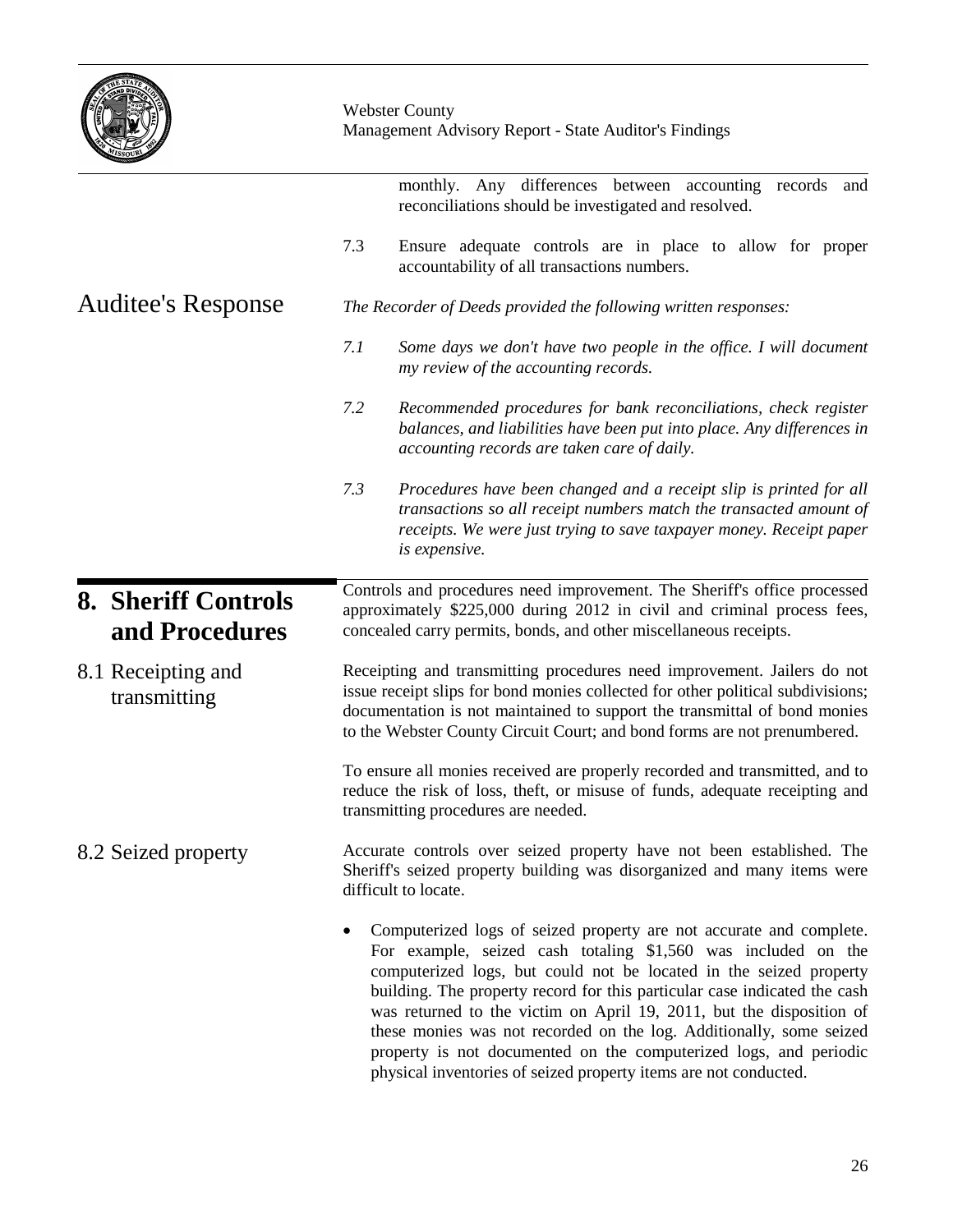|                           | <b>Webster County</b><br>Management Advisory Report - State Auditor's Findings                                                                                                                                                                                                                                                                                                                                                                                                                                                                                                                                                                                                                                                                                                                                                                                                                                                     |  |  |
|---------------------------|------------------------------------------------------------------------------------------------------------------------------------------------------------------------------------------------------------------------------------------------------------------------------------------------------------------------------------------------------------------------------------------------------------------------------------------------------------------------------------------------------------------------------------------------------------------------------------------------------------------------------------------------------------------------------------------------------------------------------------------------------------------------------------------------------------------------------------------------------------------------------------------------------------------------------------|--|--|
|                           | Adequate supporting documentation is not always maintained for the<br>release of seized property. For example, the computerized logs indicated<br>\$800 cash was released to a defendant on March 24, 2011; however,<br>there was no property record signed by the defendant, indicating the<br>cash was released.                                                                                                                                                                                                                                                                                                                                                                                                                                                                                                                                                                                                                 |  |  |
|                           | During our review of seized property on June 25, 2013, we observed<br>٠<br>seized property being stored in 2 unlocked lockers in the Sheriff's office.                                                                                                                                                                                                                                                                                                                                                                                                                                                                                                                                                                                                                                                                                                                                                                             |  |  |
|                           | Considering the often sensitive nature of seized property, adequate internal<br>controls are essential and would significantly reduce the risk of theft or<br>misuse of the stored items. Complete and accurate inventory records should<br>be maintained and periodic physical inventories should be performed and<br>the results compared to inventory records to ensure seized property is<br>accounted for properly.                                                                                                                                                                                                                                                                                                                                                                                                                                                                                                           |  |  |
| Recommendations           | The Sheriff:                                                                                                                                                                                                                                                                                                                                                                                                                                                                                                                                                                                                                                                                                                                                                                                                                                                                                                                       |  |  |
|                           | 8.1<br>Issue receipt slips for all bond monies collected, ensure the<br>transmittal of bond monies between the Sheriff's office and Circuit<br>Court is documented, and issue prenumbered bond forms.                                                                                                                                                                                                                                                                                                                                                                                                                                                                                                                                                                                                                                                                                                                              |  |  |
|                           | 8.2<br>Ensure a complete and accurate seized cash and property inventory<br>record is maintained and a periodic physical inventory is conducted<br>and reconciled to the records, and investigate any differences.                                                                                                                                                                                                                                                                                                                                                                                                                                                                                                                                                                                                                                                                                                                 |  |  |
| <b>Auditee's Response</b> | The Sheriff provided the following written responses:                                                                                                                                                                                                                                                                                                                                                                                                                                                                                                                                                                                                                                                                                                                                                                                                                                                                              |  |  |
|                           | 8.1<br>My office had been, we thought, helping our fellow agencies that<br>mail bonds to us. The Detention officers do not see these bonds as<br>they come in the mail. If the check had been made out to the<br>Webster County Sheriff's office we were endorsing the check and<br>making it "payable to the entity to which it belonged" example "City<br>of Marshfield" as a courtesy to the counties and municipalities.<br>From this point on, if the cash bond is not properly made out to the<br>correct court, we will record it in a pre-numbered receipt book<br>where the check came from, the name of the person that bonded and<br>the amount of the bond. We will also make a copy of the check to<br>attach to the receipt. After that we will mail the check back to the<br>originating agency with a note directing them to the proper agency.<br>As far as the request for pre-numbered bond forms, the computer |  |  |

*software in the jail does not allow for pre-numbered bond forms. We had used preprinted bond forms with numbers in the past; however in trying to streamline book-in we started using the forms that were included with the computer software. To correct this we will obtain a pre-numbered bond log. As we issue the pre-printed*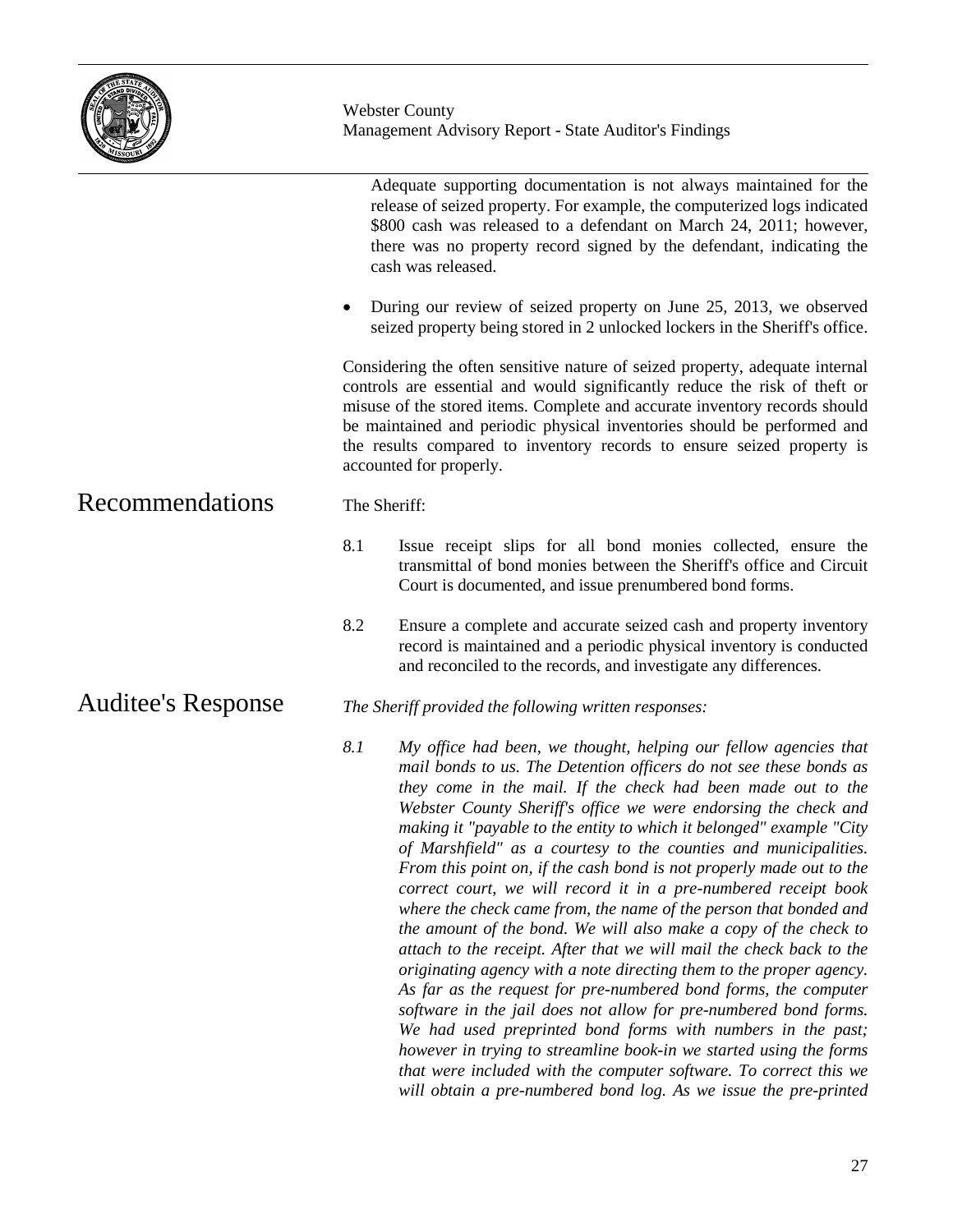

*bond from our computer software we will attach a bond number sticker on the bond form. This bond log will be in numerical order with the bond number, who the bond was for, the Detention officer doing the bond and the bond number sticker.*

*On the night of August 21, 2014, we unfortunately had an employee steal bond money out of the locked bond box. During our normal routine to check the bond monies, we discovered that \$350 of bond monies was missing. We immediately began to review our video surveillance system where it appeared that one of our employees was involved. We then immediately contacted the Missouri State Highway Patrol to begin the investigation. During the Missouri State Highway Patrol's interview of the employee, the employee confessed and returned what money he had left (\$223). We fired the employee, he was arrested and we also contacted the State Auditor's office to advise audit staff of what was going on. We have since given what money was recovered (\$223) to the Circuit Court and wrote a check from our Sheriff's Fund to cover the difference of \$127. We are expecting to recover the funds from the former employee through criminal restitution via the prosecution process. We do believe that this is an isolated incident however we will continue this investigation to discover if any other monies had possibly been stolen. If any other monies are discovered as stolen we will contact both the Missouri State Highway Patrol and the Missouri State Auditor's office immediately and request that charges be filed.*

*8.2 In the past 6 years no evidence has ever been lost, stolen, misused nor has it compromised any criminal investigation from the Sheriff's office. The Sheriff's office does realize however, that evidence needs to be totally overhauled, which we are in the beginning stages of. We are currently in the process of moving into a newer, updated, temperature controlled facility. We have begun sorting through all evidence, past and present, and purging what is no longer needed. We will have a better idea of what property we do have. We will also implement a bar coding system, we have already obtained the bar code scanners and printers. All property will be scanned and is automatically entered into our records software. The property will be scanned if it were to be released for court and scanned if we release to the property owner. As we move property from the old evidence building to the new evidence building we will begin bar coding, thus improving our records management.*

> *We have updated our on-site seized property lockers, which will be locked at all times if they contain evidence. Empty lockers will be unlocked until such evidence needs placement. We now have 11*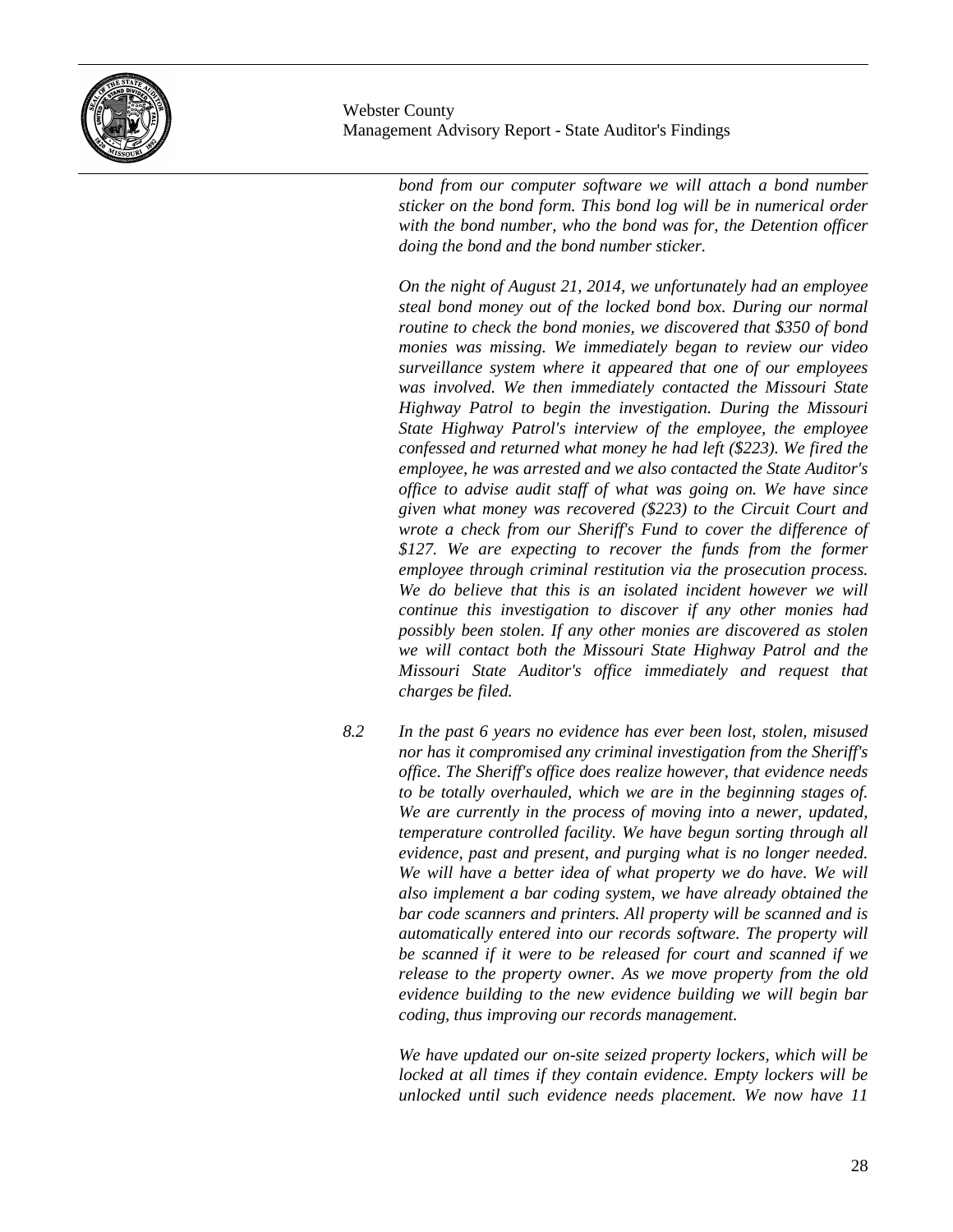

> *lockers (instead of 4 lockers) making it much easier to secure the evidence.*

> *We have created new release forms, which are signed prior to the release of any and all property. The property that is released is listed on that form.*

> *The Sheriff's Office will begin periodic physical inventories of seized property and compare to the computer log of seized property.*

> *If the property seized is cash, we will be speaking to the County Commissioners to open a new checking account for Seized Property. The deputy will copy the cash, secure the cash in the sealed bag and place in the evidence locker. The Chief Evidence Officer will take the unopened bag to the bank to be deposited; when and if the property is to be released to property owner the other evidence officer will write the check for such property. The bank statement for that account will be reconciled by a separate person in the administration office.*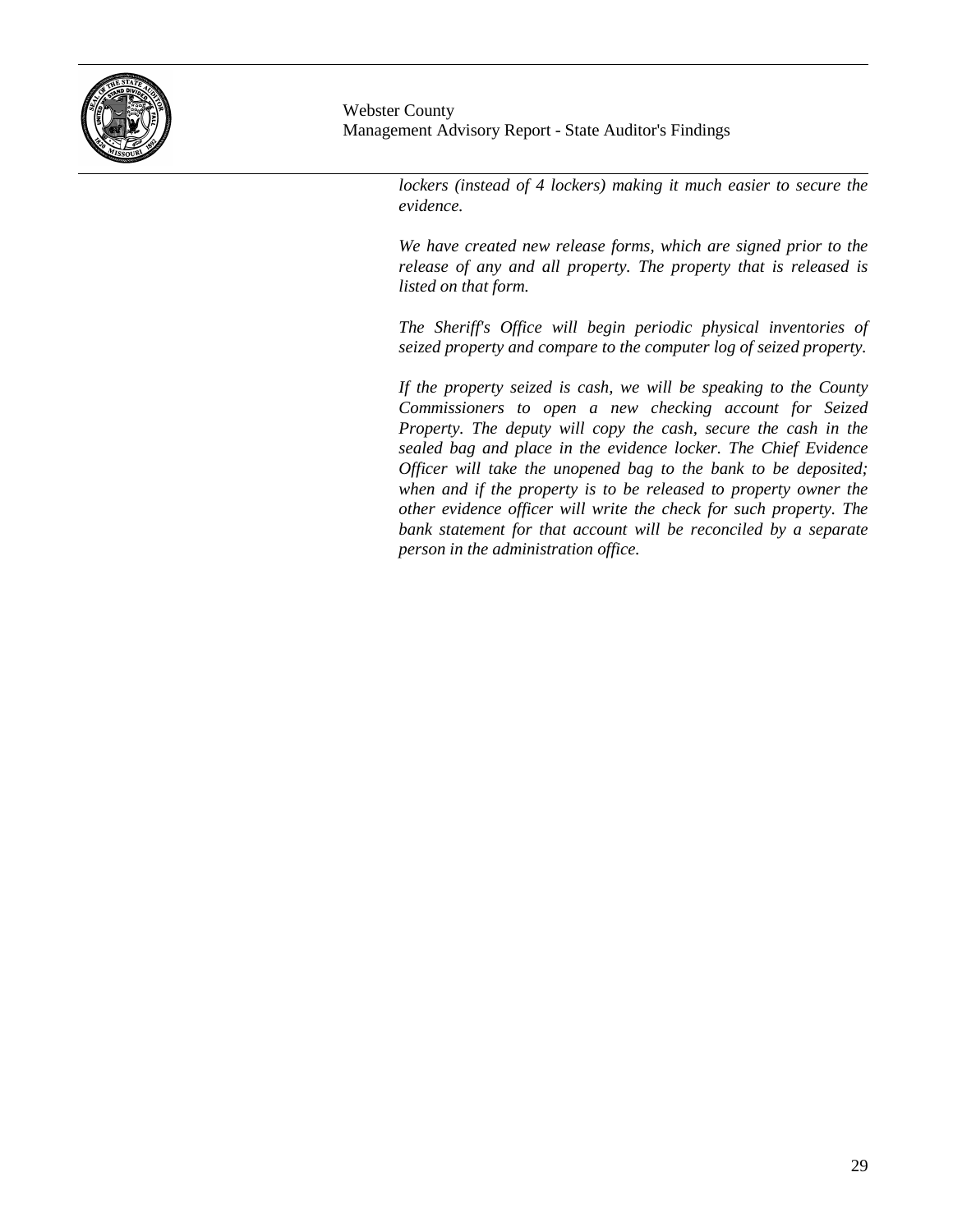## istical Inf Organization and Statistical Information Organization and Statistical Information Webster County

Webster County is a county-organized, third-class county. The county seat is Marshfield.

Webster County's government is composed of a three-member county commission and separate elected officials performing various tasks. All elected officials serve 4-year terms. The county commission has mainly administrative duties in setting tax levies, appropriating county funds, appointing board members and trustees of special services, accounting for county property, maintaining county roads and bridges, and performing miscellaneous duties not handled by other county officials. Principal functions of these other officials relate to law enforcement, property assessment, property tax collections, conduct of elections, and maintenance of financial and other records important to the county's citizens. The county employed 65 full-time employees and 17 part-time employees on December 31, 2012.

In addition, county operations include the Senate Bill 40 Board and Senior Citizens' Services Board.

#### The elected officials and their compensation paid for the year ended December 31 (except as noted) are indicated below: Elected Officials

| Officeholder                             | 2013   | 2012    |
|------------------------------------------|--------|---------|
| Paul Ipock, Presiding Commissioner       | \$     | 31,700  |
| Susie Knust, Associate Commissioner      |        | 29,700  |
| Denzil Young, Associate Commissioner     |        | 29,700  |
| Gary Don Letterman, Recorder of Deeds    |        | 45,000  |
| Stanley D. Whitehurst, County Clerk      |        | 45,000  |
| Danette L. Padgett, Prosecuting Attorney |        | 113,292 |
| Roye Cole, Sheriff                       |        | 51,525  |
| Mary P. Clair, County Treasurer          |        | 45,000  |
| Michael Taylor, County Coroner           |        | 16,000  |
| Donna Hannah, Public Administrator       |        | 26,336  |
| David Young, County Collector (1),       |        |         |
| year ended February 28,                  | 68,630 |         |
| Jim Jones, County Assessor,              |        |         |
| year ended August 31,                    |        | 45,000  |
| Dennis D. Amsinger, County Surveyor (2)  |        |         |

(1) Includes \$23,630 of commissions earned for collecting city property taxes.

(2) Compensation on a fee basis.

### In August 2012, the county issued \$60,000 in Neighborhood Improvement District Bonds, Series 2012, for the purpose of constructing certain road improvements within Sweetbriar Drive. The bonds bear interest at the rate of 2.99 percent. Principal and interest payments are due annually on March

# Financing Arrangements